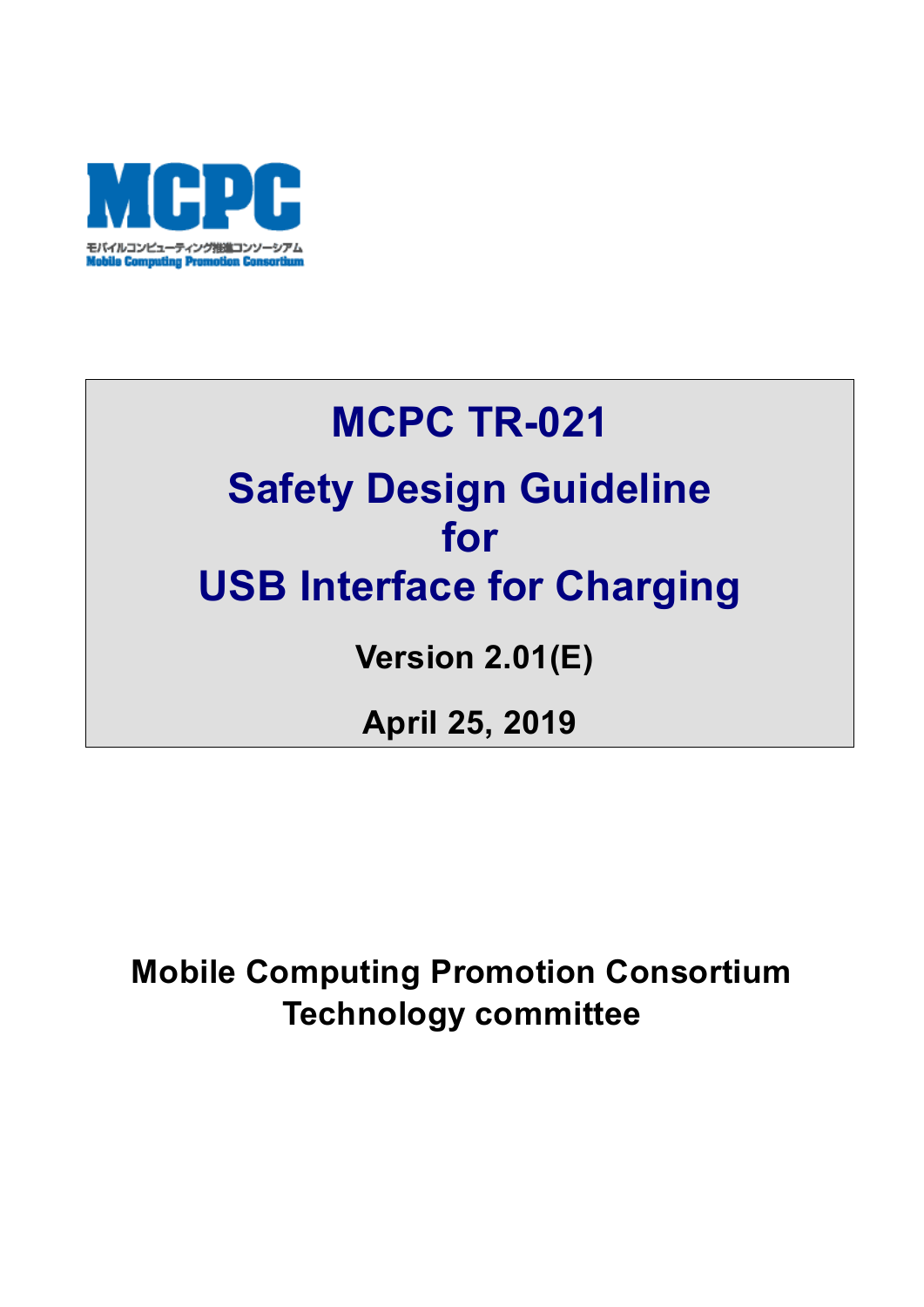### **Change history**

| -              |                |                                                |
|----------------|----------------|------------------------------------------------|
| <b>Date</b>    | <b>Version</b> | <b>Changes</b>                                 |
| July 1, 2015   | 1.00(E)        | English translation version release            |
| April 25, 2019 | 2.01(E)        | English translation version for TR-021 Ver2.01 |
|                |                |                                                |
|                |                |                                                |
|                |                |                                                |
|                |                |                                                |

#### **Notice**

This Guideline is the translation from Japanese version of MCPC TR-021 only for the benefit of English readers. The original Japanese version of MCPC TR-021 shall be the official specifications in its interpretation, construction and understanding.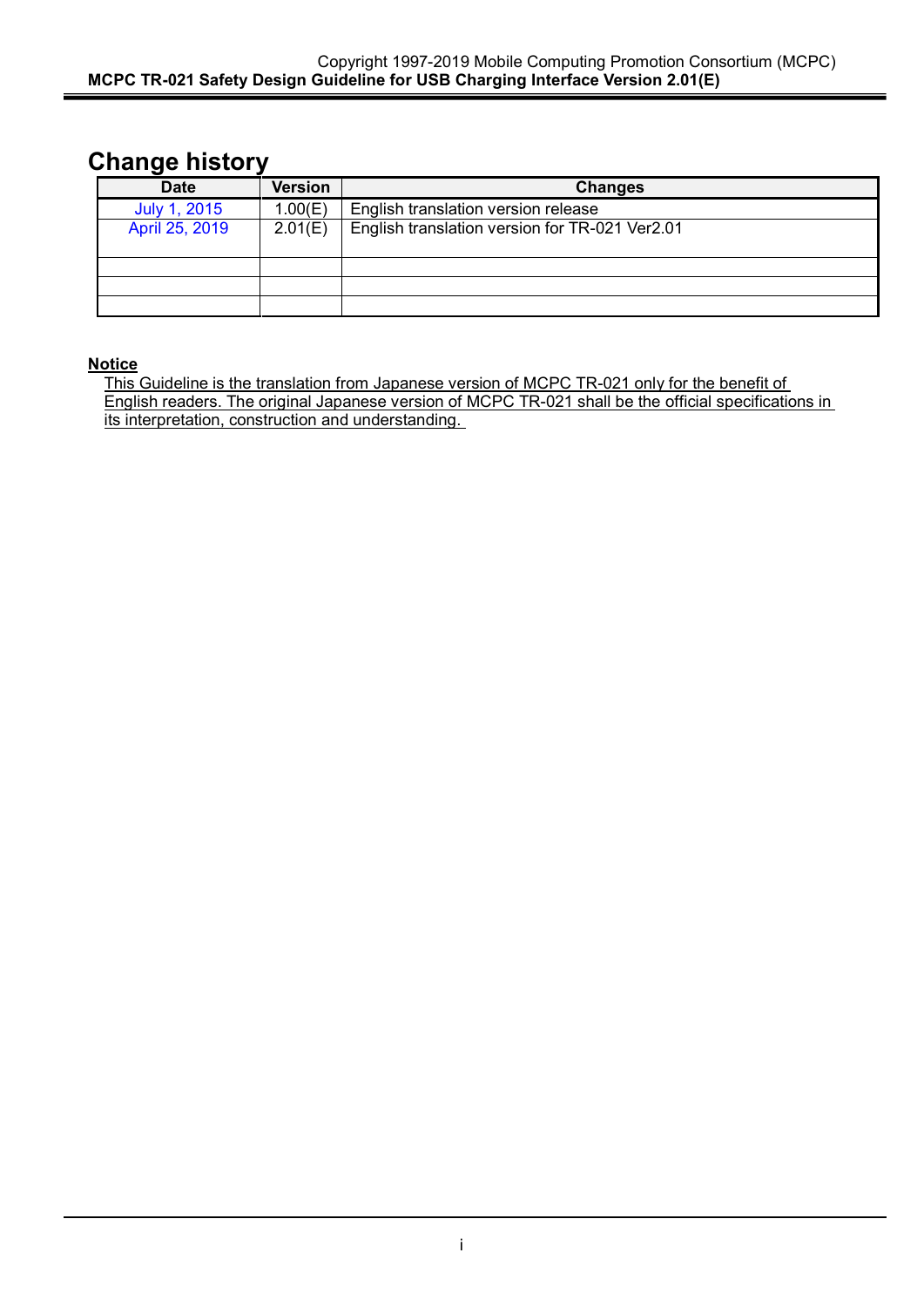#### **Published and copyrights owned by:**

Mobile Computing Promotion Consortium (MCPC) Hasegawa Green Building, 5-12 Shiba-Koen 3-chome, Minato-ku, Tokyo, 105-0011 Japan

TEL: +81-3-5401-1935 FAX: +81-3-5401-1937 EMAIL: office@mcpc-jp.org WEB SITE: http://www.mcpc-jp.org

#### **Confidentiality**

The MCPC Rules and the MCPC IPR Policy shall apply.

#### **Disclaimer**

This document is intended to provide standard specifications and recommended specifications, etc. on mobile computing. Mobile Computing Promotion Consortium (hereafter MCPC) shall not be liable for any direct, indirect or consequential damages or infringements to patents or any other rights held by the third parties arising out of using this Specifications. This document shall not be construed to grant (a) license(s) under any rights held by MCPC or the third parties.

#### **How do we distinguish binary, decimal and hexadecimal numbers?**

For binary numbers, we append small letter "b" (e.g. 10b)).

For binary numbers, we insert a space after every four bits. (e.g.:1000 0101 0010b).

For hexadecimal numbers, we append small letter "h" (e.g.:FFFFh and 80h).

All other numbers shall be considered to be written in decimal.

#### **Key Words**

- "May" means that something is recommended or optional at the free discretion of the vendor.
- "Should" means that although something is not essential, it is strongly recommended. When implementing, the vendor shall take this requirement into consideration and determine whether this is essential or not.
- "Shall" means that something is an essential requirement. For connectivity and specificati on compliance, the feature must be implemented, and is mandatory.

#### **Trademark Notes**

- Company names, product names, service names and the like described in this document are generally trademarked or are registered trademarks of their respective owners.
- In general, the usage of ™ marks, © marks, and ® marks has been omitted in this document.
- In general "Inc.," "Corporation," "Co., Ltd.," have been excluded from company names.

#### **Application note**

It is indicating as follows, when indicating a case of the operation on a document. :

Application note : Case-of-the-operation entry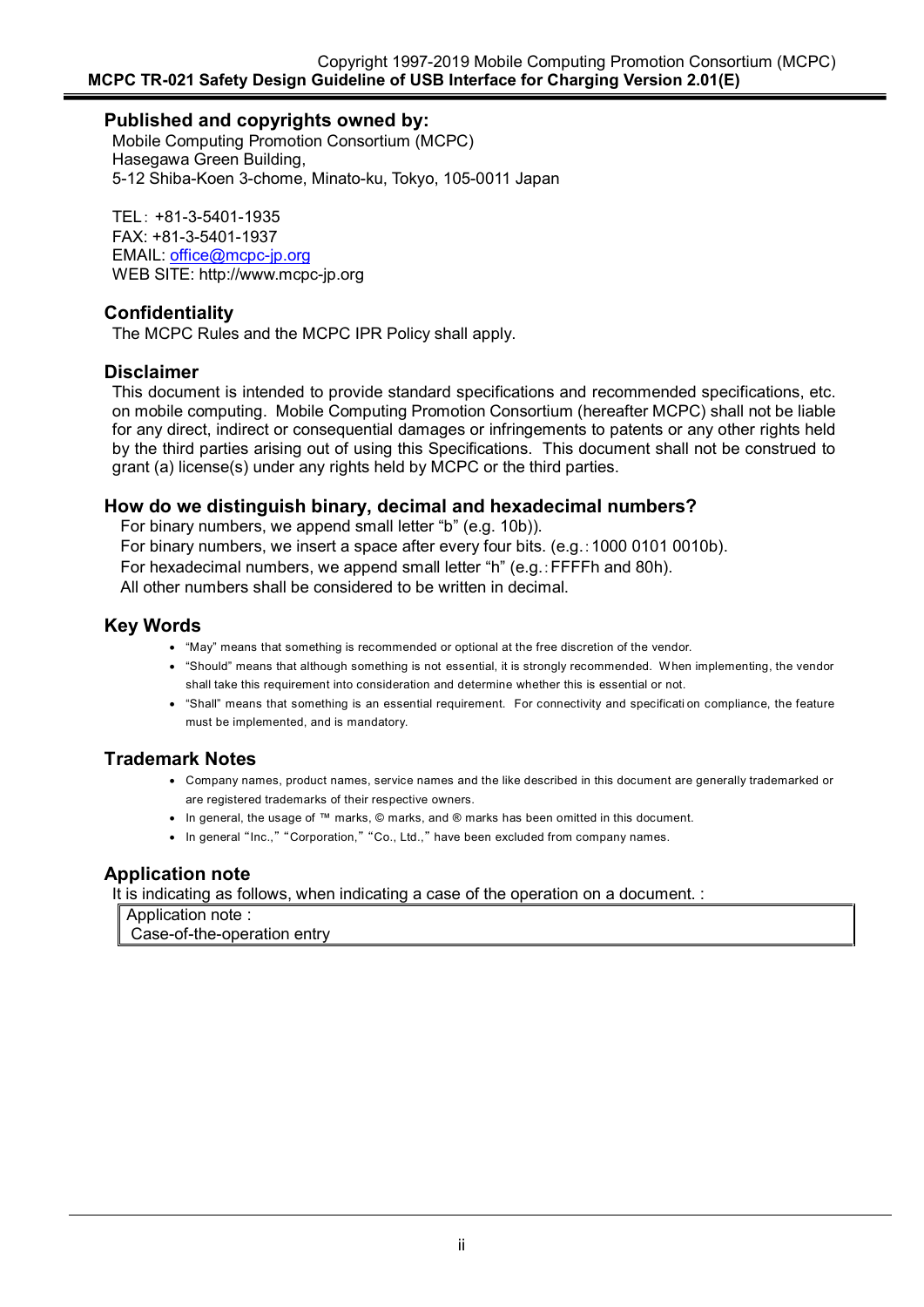## **Table of Contents**

| 1.                                                                | <b>Introduction</b><br>1                                                                                                                                                                                                                                                                                                                                                                                   |                                                                                            |  |
|-------------------------------------------------------------------|------------------------------------------------------------------------------------------------------------------------------------------------------------------------------------------------------------------------------------------------------------------------------------------------------------------------------------------------------------------------------------------------------------|--------------------------------------------------------------------------------------------|--|
| 2.                                                                | $\mathbf{2}$<br>The case history of an accident at USB charging                                                                                                                                                                                                                                                                                                                                            |                                                                                            |  |
| 3.<br>3.1<br>3.2                                                  | <b>USB Charger Functionality Outline</b><br>USB Charging Environment and the Scope of this Guideline<br>Overview on USB charging interface specification                                                                                                                                                                                                                                                   | $\mathbf 3$<br>$\ensuremath{\mathsf{3}}$<br>6                                              |  |
| 4.<br>4.1<br>4.2<br>4.2.1<br>4.2.2<br>4.2.3<br>4.2.4              | USB charging safety design specifications<br>Power supply input and output parameters<br>Combination of Battery Charging Equipment and Cable<br>Battery Charging Equipment without bundling Cable<br>Integrated Battery Charging Equipment and Cable<br>Battery Charging Equipment and Cable connected by Proprietary Connector<br>Battery charging equipment and USB cable bundled                        | $\overline{7}$<br>$\overline{7}$<br>$\bf 8$<br>$\bf 8$<br>$\bf 8$<br>$\boldsymbol{9}$<br>9 |  |
| 5.<br>5.1<br>5.2<br>5.3<br>operation)<br>5.4<br>5.5<br>5.6<br>5.7 | USB charge safety design parameter list<br>Parameters common to Equipment<br>Parameters for Battery charging equipment AC power input<br>Charging Equipment DC power output parameters (Others than USBPD high-voltage<br>Charging Equipment DC power output parameters (operating at USBPD high-voltage)<br>Parameters for Cable and Connector<br>DC power input parameters<br>Built-in battery parameter | 10<br>10<br>12<br>13<br>16<br>18<br>20<br>21                                               |  |
| Appendix A.                                                       | <b>Reference specifications (Normative)</b>                                                                                                                                                                                                                                                                                                                                                                | 22                                                                                         |  |
|                                                                   | Half short error and its counter measure examples<br>Appendix B.                                                                                                                                                                                                                                                                                                                                           | 23                                                                                         |  |
|                                                                   | Example of incorporated functionalities and reference parameters per<br>Appendix C.<br>equipment type                                                                                                                                                                                                                                                                                                      | 25                                                                                         |  |
| C.1                                                               | Examples of reference parameters per equipment                                                                                                                                                                                                                                                                                                                                                             | 25                                                                                         |  |
| C.2                                                               | Example of parameters for high-voltage DC output                                                                                                                                                                                                                                                                                                                                                           | 28                                                                                         |  |
| C.3                                                               | Example of reference parameters per cable and conversion adapter<br>28                                                                                                                                                                                                                                                                                                                                     |                                                                                            |  |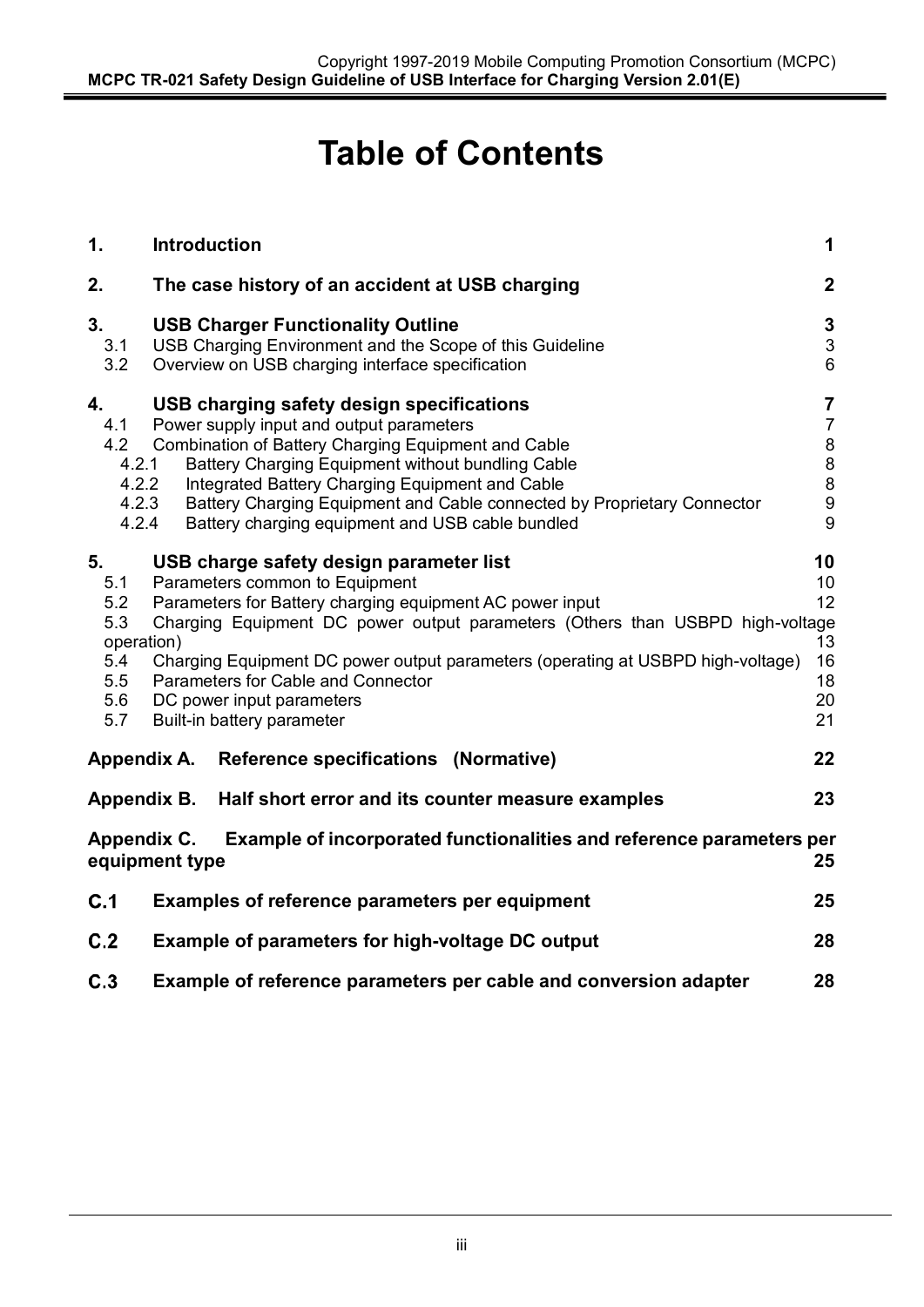## **List of Tables**

| Table 5-1Diagram 51 Parameters common to battery charging equipment11                 |  |
|---------------------------------------------------------------------------------------|--|
|                                                                                       |  |
|                                                                                       |  |
|                                                                                       |  |
|                                                                                       |  |
|                                                                                       |  |
|                                                                                       |  |
|                                                                                       |  |
|                                                                                       |  |
| Table C-2 Reference parameters for accessory socket and battery charging adapter 25   |  |
|                                                                                       |  |
|                                                                                       |  |
|                                                                                       |  |
|                                                                                       |  |
| Table C-7 Reference parameters when supplying more than 5V output to support USBPD 28 |  |
|                                                                                       |  |
|                                                                                       |  |
|                                                                                       |  |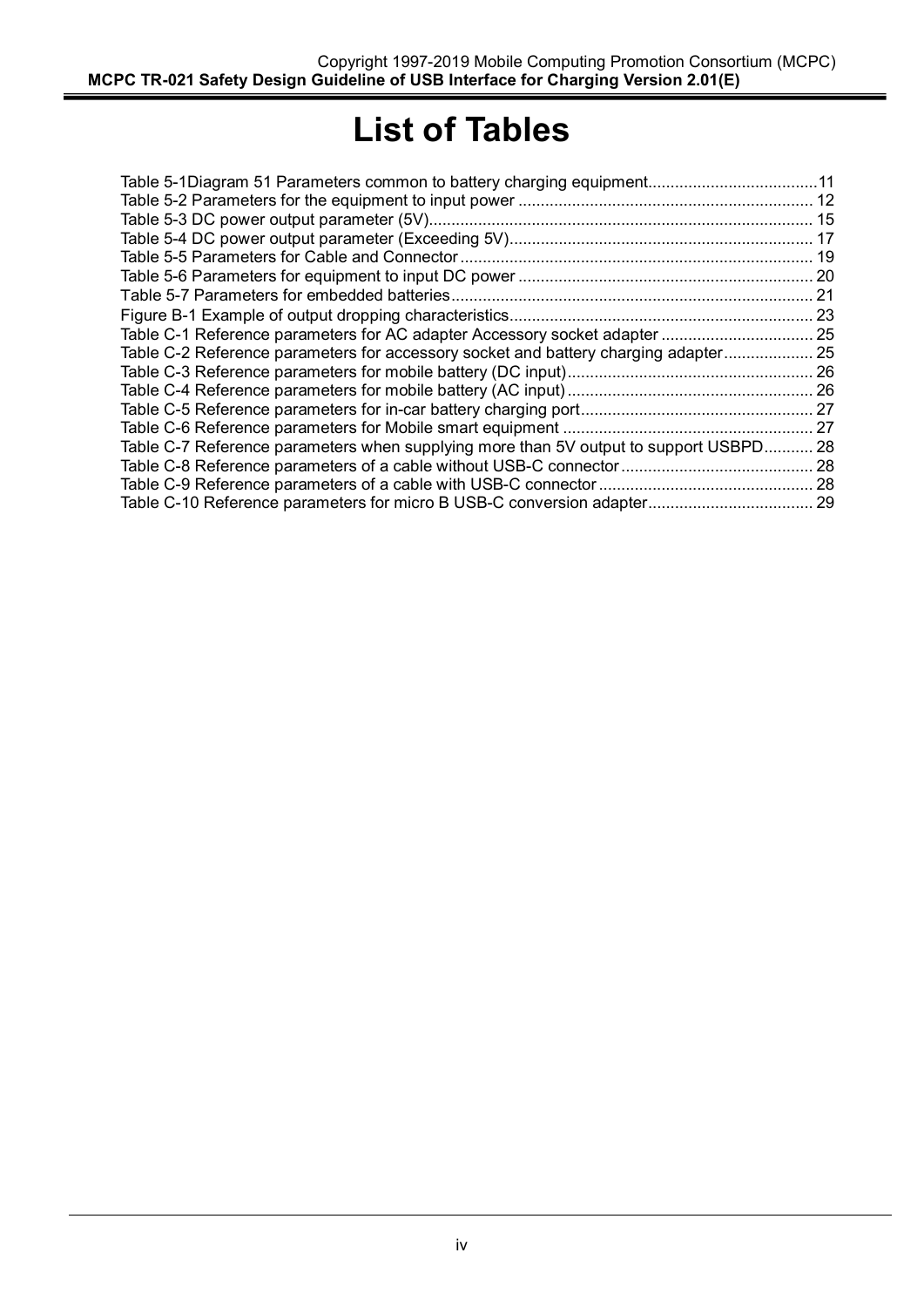## **List of Figures**

| Figure 3-1 Charging Equipment, Charging Cable and Equipment to be Charged 4                   |  |
|-----------------------------------------------------------------------------------------------|--|
| Figure 3-2 Equipment that incorporates both of charging circuits and circuits to be charged 4 |  |
| Figure 3-3 Examples of USB battery charging equipment and the scope in this Document 6        |  |
|                                                                                               |  |
|                                                                                               |  |
|                                                                                               |  |
|                                                                                               |  |
|                                                                                               |  |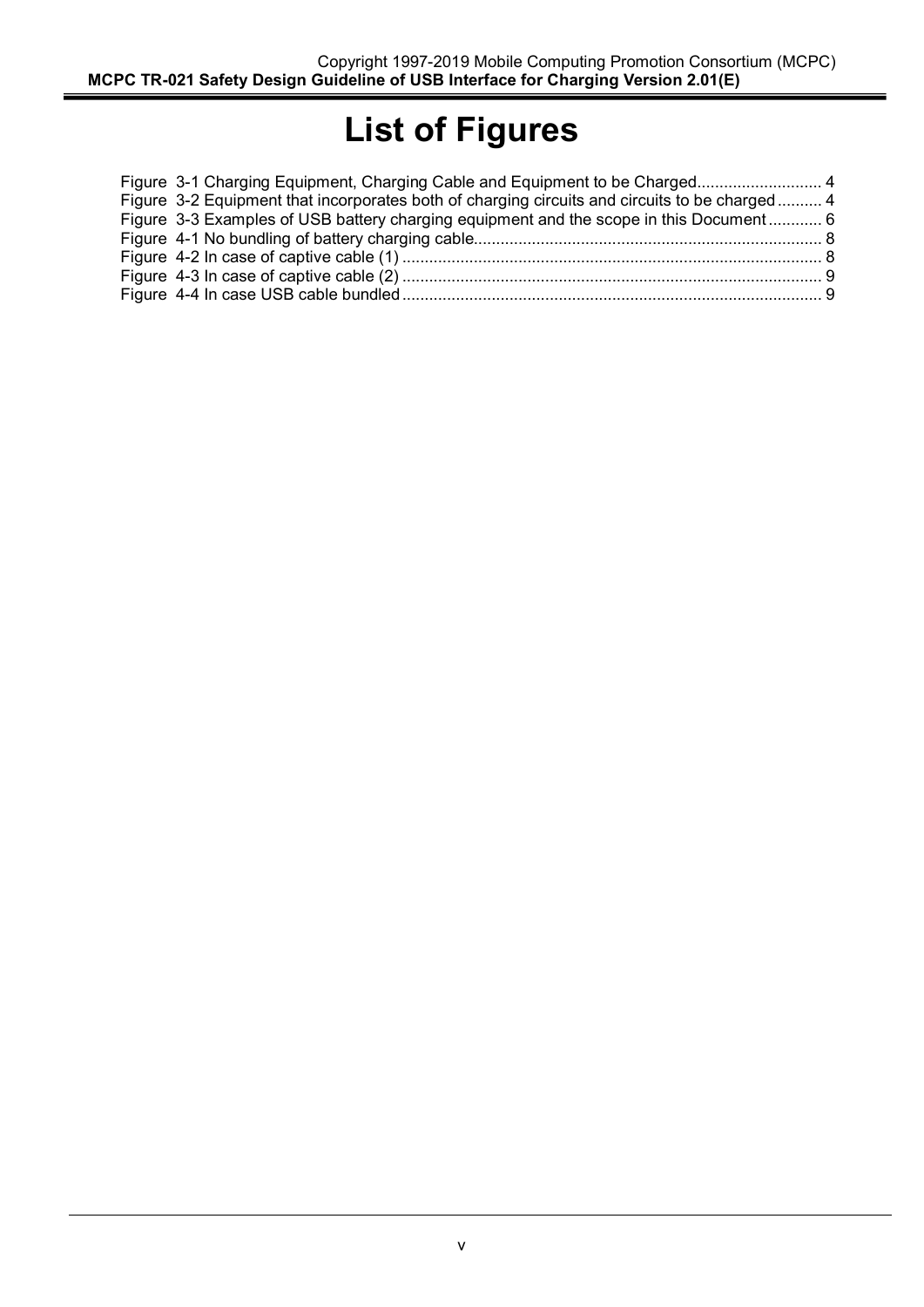### 1. **Introduction**

An USB interface is used as a power charge interface by many smaller peripherals, the Micro USB interface especially is widely implemented for smart phones, etc. and a USB Type-C (USB-C) interface is becoming common power charger interface.

When USB has become widely used as a charging interface, some problems have started to be recognized in the market, such as causing a charging terminal fire and a higher temperature due to inappropriate uses by consumers or inappropriate implementations of safety circuits in the products.

This Guideline specifies the technical parameters for charging smart phones and other equipment which support USB as a charging interface, to the improvement in charging safety, a charging terminal fire prevention, and the heat generation control for a Micro USB interface.

This Guideline is intended to serve as the baseline for a safety design of a charging interface. The test specifications for a safety design certification and user promotion activities for safe charging will be followed.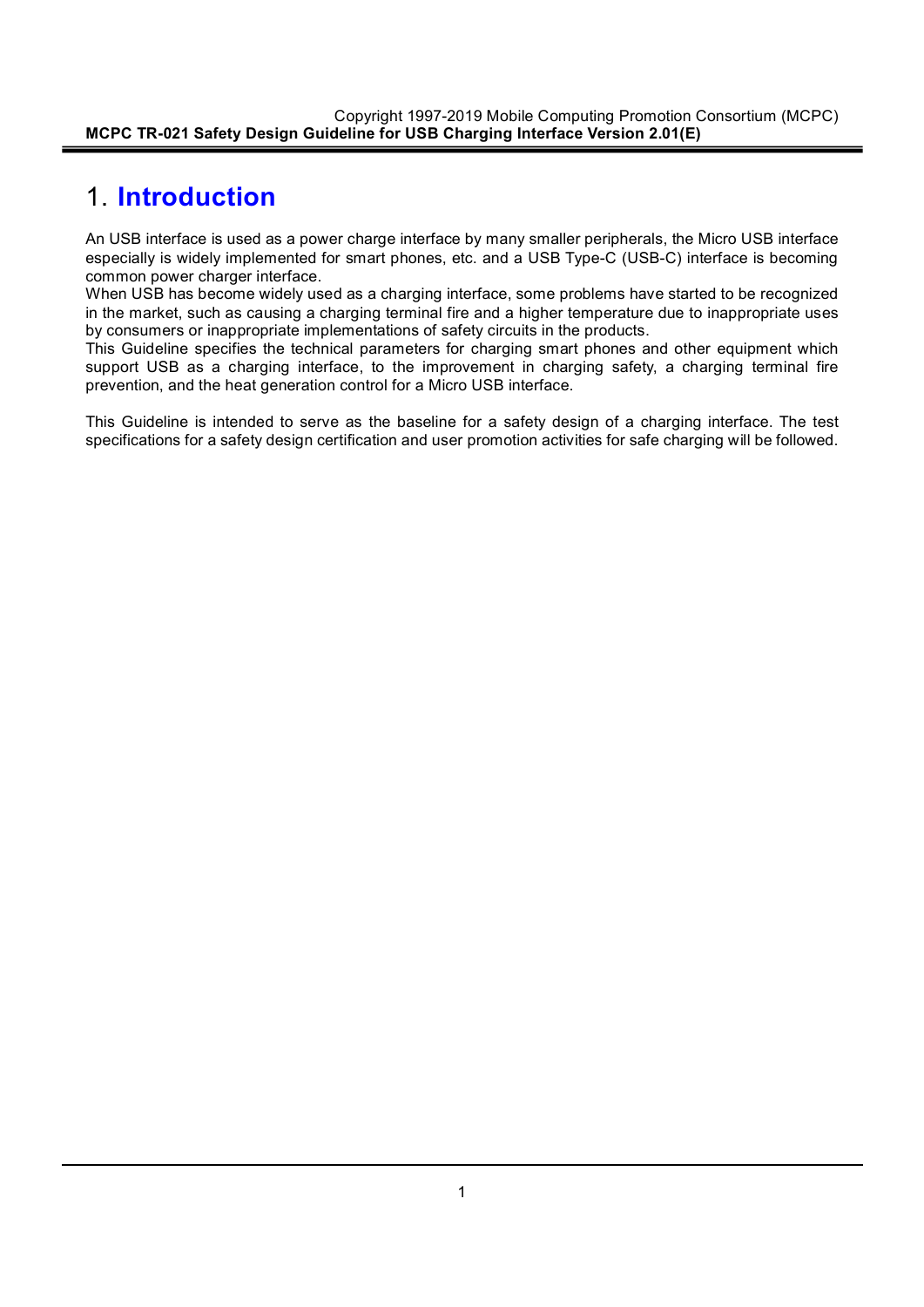### 2. **The case history of an accident at USB charging**

These are the cases of accidents that occurred during USB charging. The purpose of this document is to reduce the risk of such accidents.

- i. The half short of a charging terminal When conductive substances (ex. metal or moisture) attach to a connector terminal, or the resulting corrosion of the metal between connector terminals or between a connector terminal and a connector shell generates a half-energized state, the current that flows out of them may cause heat generation and fire . In this Guideline, the term "charging terminal" includes both the power related terminals (Vbus, GND) of a Micro USB or USB-C connector and a connector shell.
- ii. Short-circuit of the terminals by deforming a Micro USB or USB-C connector Inadequate handling of a connector, a charging terminal and a connector body cause them deformed resulting short circuit. There is a risk of generating high heart and fire when a short protection function is not implemented in charging adapter.
- iii. Connection of an out-of-spec charging adapter and charging equipment The electrical specifications of a charging adapter and charging equipment need to be matched. The charge cable that is specified or certified by a charging adapter and charging equipment must be used. Use of charging adapters or cables outside the specifications may generate higher heat and fire by the short circuit that is caused by electric mismatching or inappropriate insulation, or the impedance of a cable itself.
- iv. Connecting a charging adapter without overcurrent and overvoltage protection Charging with a charging adapter without overcurrent/overvoltage protection functions may generate higher heat and fire, when current beyond the capability of a charging adapter flows.
- v. Smoke and Extraordinary Heat Generation of battery built-in equipment In case that a temperature control and a discharge and charge control in an internal battery are not adequately performed or there is no safety measure in a built-in battery for a short circuit between poles, the battery may become in an abnormal state causing smoke and extreme heat.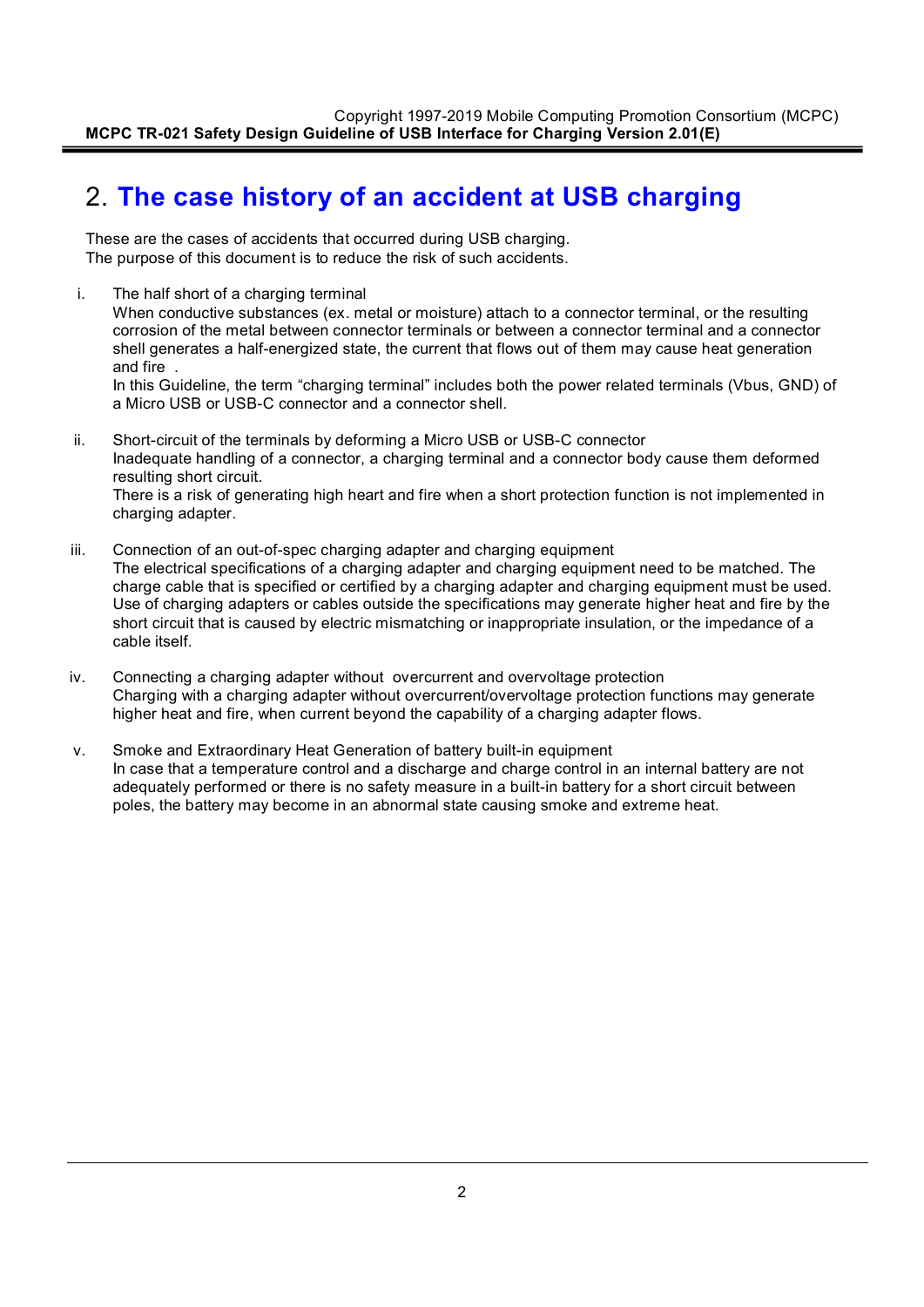## 3. **USB Charger Functionality Outline**

#### 3.1 USB Charging Environment and the Scope of this Guideline

USB interface is the specifications which USB Implementers Forum developed to data communications by connecting host equipment (such as PC) with external devices using a cable. To connect small external devices without an external power supply, electric power can be supplied.

With the wide adoption of the USB interface to PCs, it is now used not only as a communication interface, but also as an electric power supply interface. It serves as a common power supply interface for small equipment such as smart phones.

Moreover, in the product market of power supply adapters and devices with a USB power supply capability, various kinds of implementations using its environment have showed up in the market. Under such variety of implementations, this Guideline covers the case as the most common use case at the time of publishing this Guideline.

In this Document, the category of the applicable devices shall be defined and the mechanisms etc. for each device shall be set out as follows;

1. Battery Charging Equipment;

Equipment that supplies DC current to equipment to be charged.

In the battery charging equipment herein, electric circuit parts that supply DC current to other equipment shall be deemed as the battery charging equipment as a matter of convenience. In case a charging cable and charging equipment do not separate (i.e. a captive cable), the charging cable shall be deemed as charging equipment as a matter of convenience.

2. Equipment to be Charged

Equipment that supplies electricity with DC current to electric circuits in the equipment In the electric charging equipment herein, electric circuit parts that supply DC power from other equipment to the other electric circuits in the equipment shall be deemed as equipment to be charged.

3. Charging Cable;

A cable and a connector that transmit the DC current generated at charging equipment to equipment to be charged.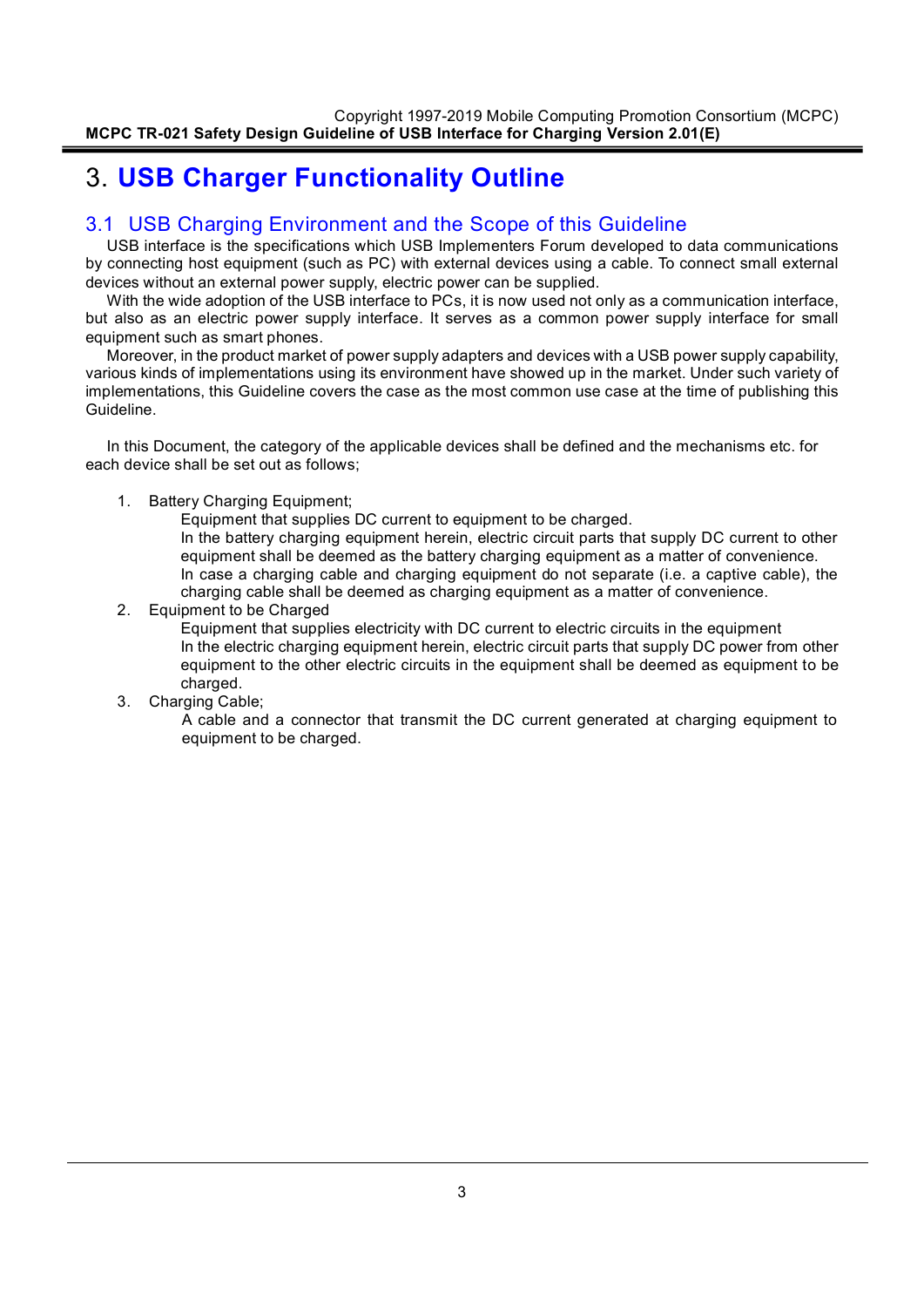



**Figure 3-1 Charging Equipment, Charging Cable and Equipment to be Charged**



**Figure 3-2 Equipment that incorporates both of charging circuits and circuits to be charged**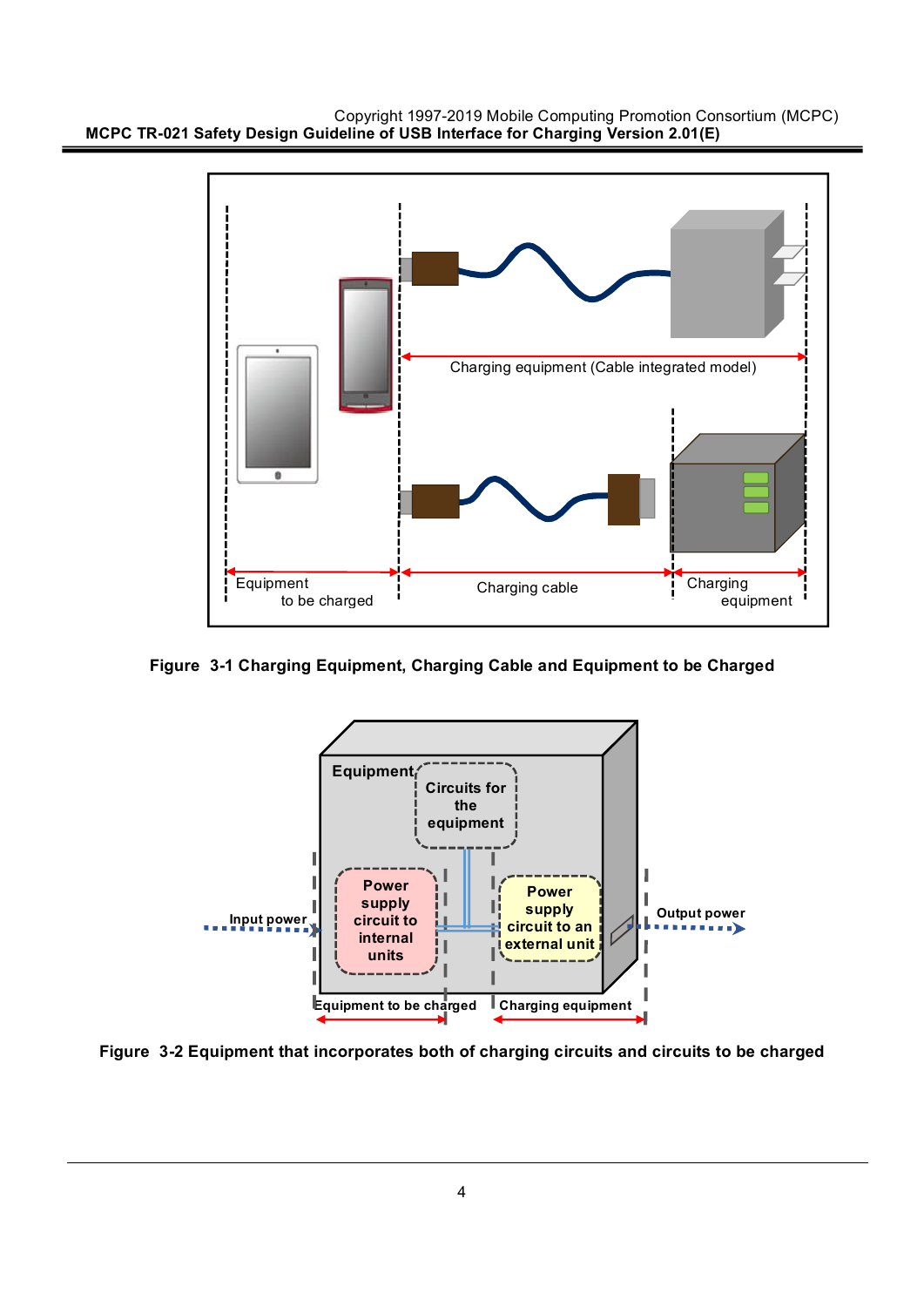Each category of the above equipment herein shall be defined as follows;

- Battery charging equipment
	- 1.1 AC Adapter --- Equipment that is linked with an AC power supply and supply DC power to equipment to be charged via a USB interface
	- 1.2 Mobile battery --- Equipment that incorporates a battery, is intended to be carried for use and charge DC power from a battery to equipment to be supplied via a USB interface. That DC power supply part shall be defined as charging equipment.
	- 1.3 Mobile smart equipment --- Equipment that incorporates a battery and is intended to be carried for use. In case DC power supply from a battery to equipment to be supplied via a USB interface can be made, the DC power supply part shall be defined as charging equipment. In this document, an existence and functionalities of electric circuits that do not serve to charge external equipment shall not limit the definition herein. For example, a smart phone that has the functionality to supply power to external equipment and embeds electric circuits such as communication circuits in the equipment shall be categorized as this equipment.
	- 1.4 Accessory socket adapter --- Equipment that is linked with a car accessory socket (or a power socket) and supply DC power to equipment to be charged via a USB interface.
	- 1.5 Battery charging interface for an in-car equipment --- Among in-car battery charging interfaces or equipment, those that are for example embedded in a dashboard and are not intended to be detached for use by users.

#### 2 Equipment to be charged

Equipment that can be charged with DC power from external equipment to its electric circuits or battery and is equipped with a USB interface for the power charge.

- 2.1 Mobile battery --- Equipment that incorporates a battery, is intended to be carried for use and charge DC power from a battery to equipment to be supplied via a USB interface. The power input part for power supply to the electric circuits in equipment and power charge to a battery is categorized as the equipment to be charged.
- 2.2 Mobile smart device --- In the equipment where a battery is built-in and is intended to carry for use, a DC power input part for battery charging to the equipment or to the battery itself is categorized as the equipment to be charged.

In this document, an existence and functionalities of electric circuits that do not serve to charge external equipment shall not limit the definition herein.

For example, a smart phone that has a battery charging functionality and embeds electric circuits such as communication circuits in the equipment shall be categorized as this equipment.

3 Battery Charging Cable

The ones that mount a USB micro B or USB-C connector as a DC power supply interface to equipment to be charged. So-called conversion adapter that does not mount a cable part shall also be included in the category.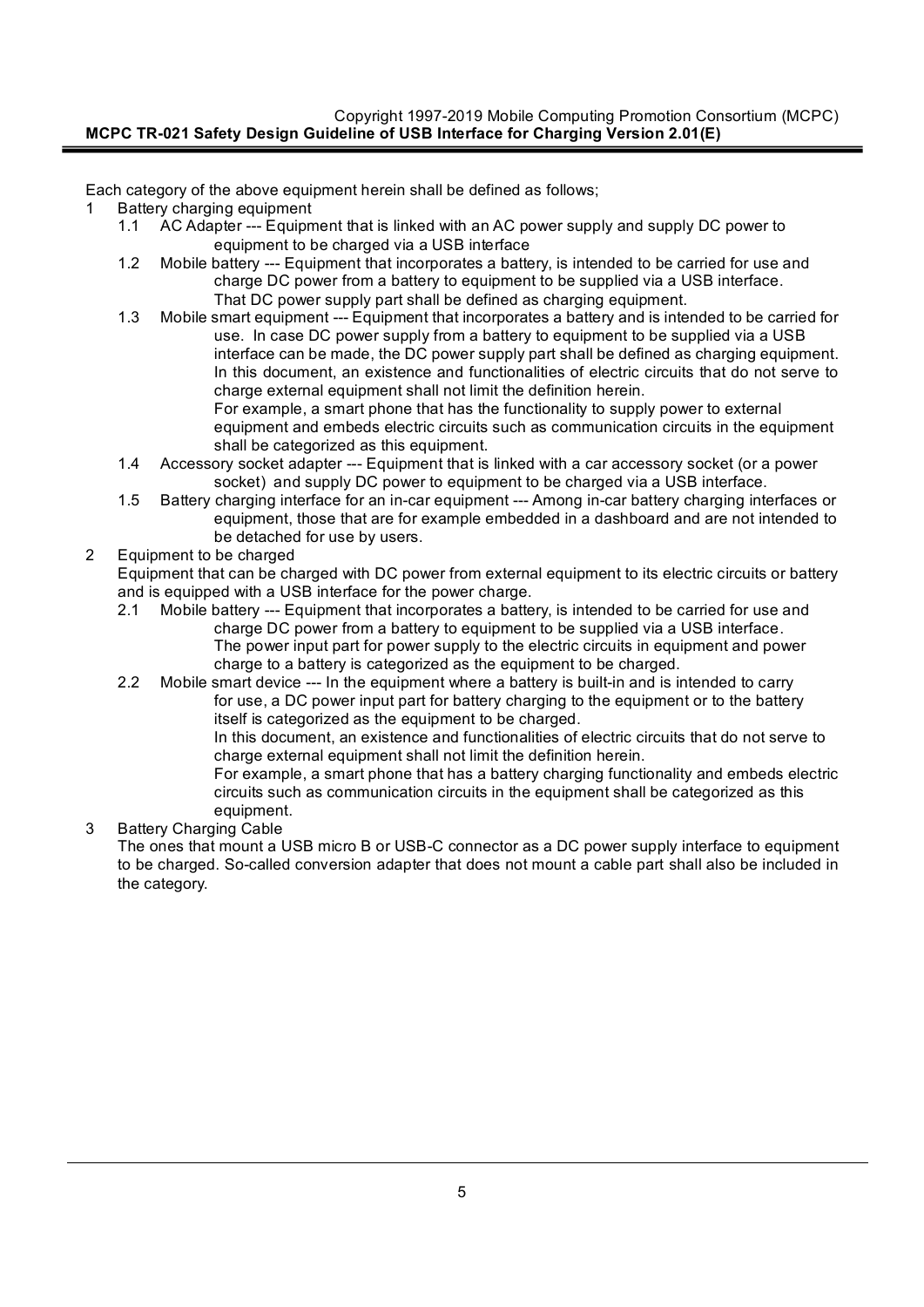

#### **Figure 3-3 Examples of USB battery charging equipment and the scope in this Document**

#### 3.2 Overview on USB charging interface specification

#### Reference specifications **[BC1.2]**

A dedicated charging port ("Dedicated charging port, DCP") is a port only for charge that does not support data communications. Power supplies without enumerations with hosts, such as an AC/DC adapter, are specified.

Charging equipment can draw 1.5A max from DCP and is identified by the short circuit of D+ and D- terminals.

#### Reference Specifications (Type C1.2)

A USB-C connector is a new connector that does not have differences in top or bottom connector shapes and host or device configuration. The battery charging parameters to Vbus were updated also. An identification method to enable up to 3A current while maintaining the output voltage of 5V to Vbus. For the identification, a newly defined CC pin is used.

#### Reference Specifications (USBPD3.0)

USB Power Delivery Revision3.0 specifications specify the parameters for supplying power via USB Vbus pins and the parameters and protocols to provide 15W (5V/3A) or more as its supply power and 5V or more as the output voltage to Vbus.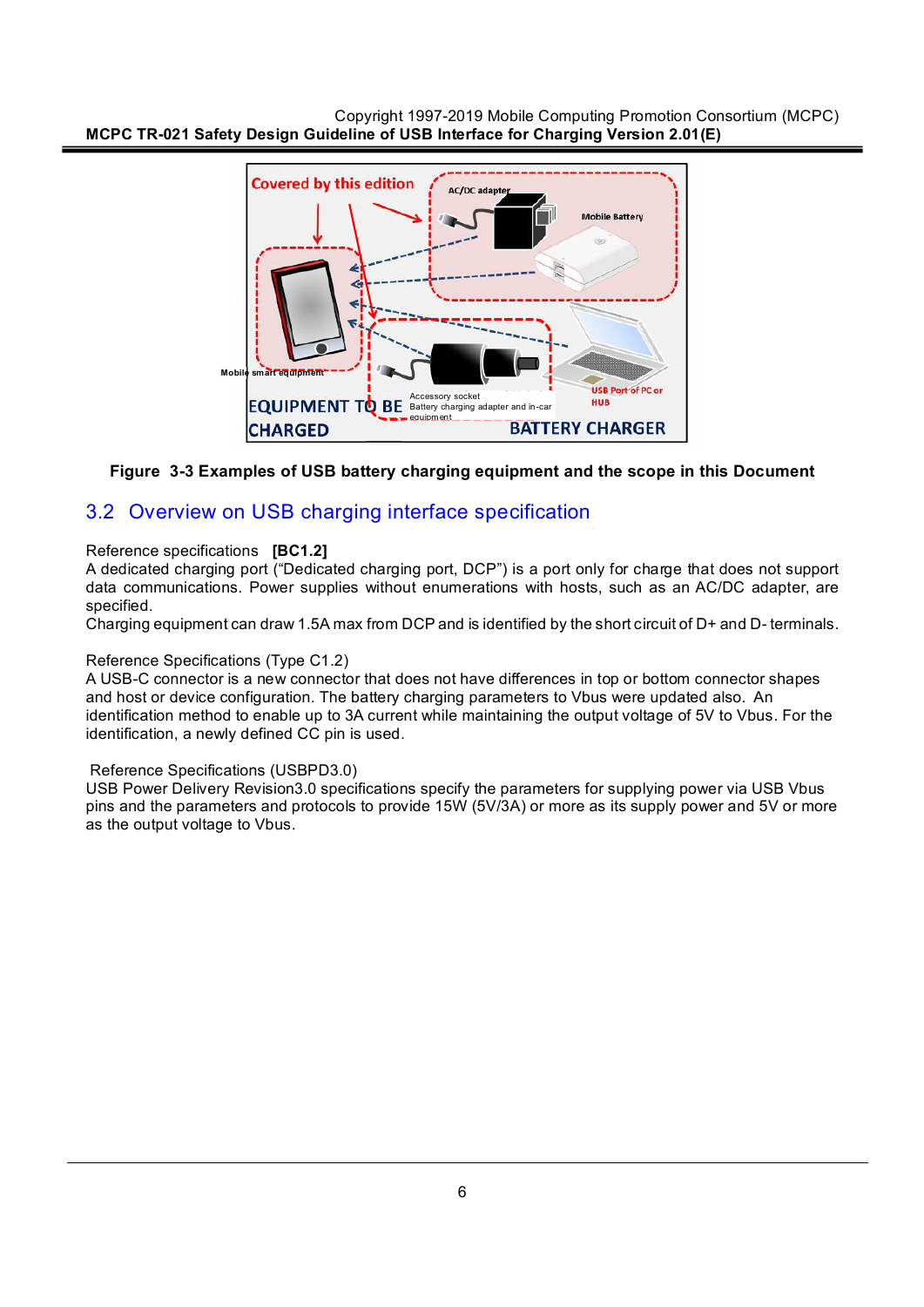## 4. **USB charging safety design specifications**

#### 4.1 Power supply input and output parameters

This parameter specifies the fundamental electric conditions over charging adapter. The parameters do not directly enhance the safety of charges. However, they serve as important design guidelines for the fundamental safety base.

#### (1) Power adapter parameter

The parameter specifies a DC power supply which is sourced from AC power.

 As a prerequisite, the regulation by the Electrical Appliance and Material Safety Law (**[EAMS]**) shall be observed for the parameters for AC/DC adapters.

This Guideline sets forth the recommended operating environments for safe and stable operations.

#### (2) USB output parameter

The parameter specifies a USB output to charging adapter.

 In addition to the DCP support, this Guideline sets forth the recommended operating environments for safe and stable operations.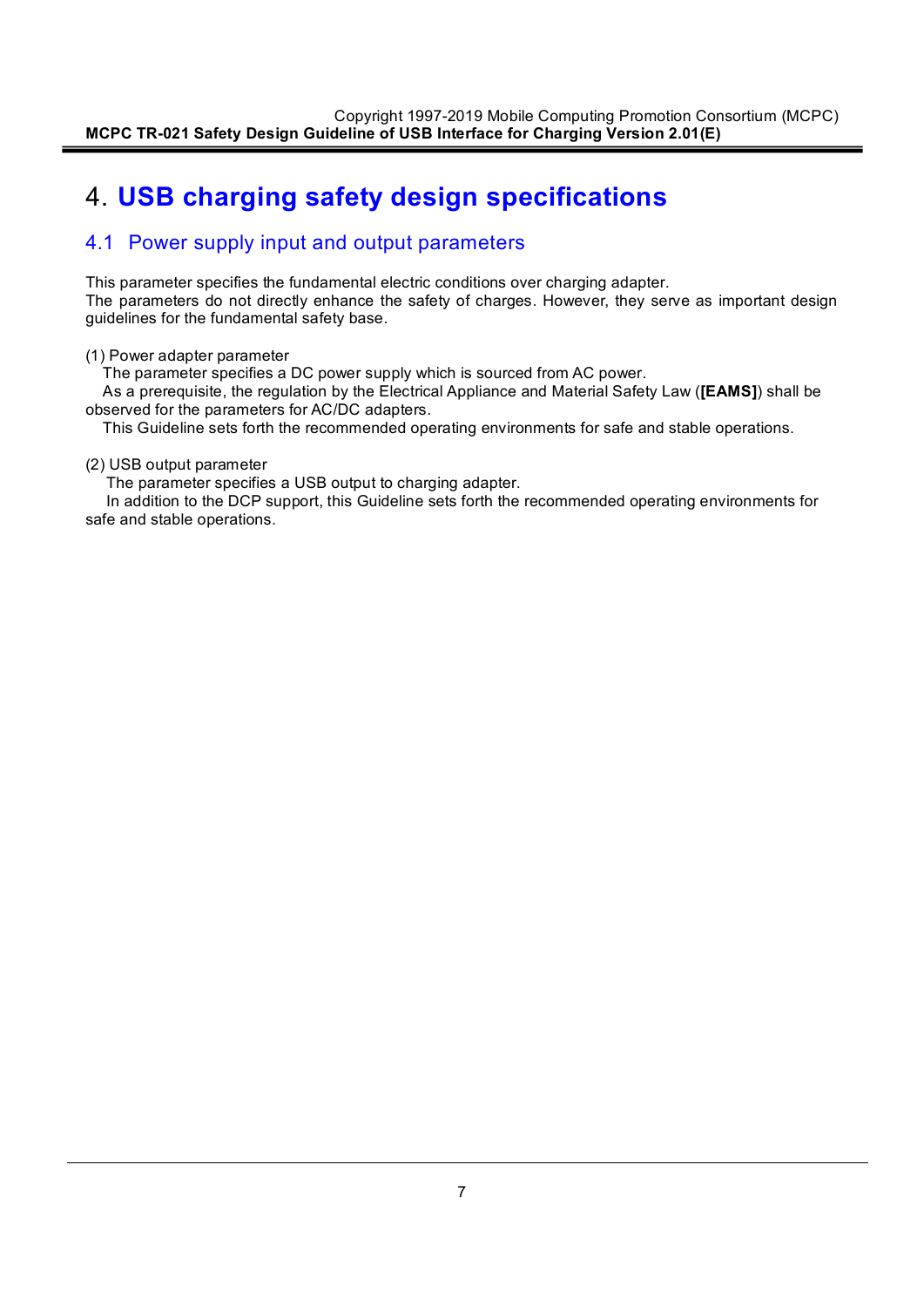#### 4.2 Combination of Battery Charging Equipment and Cable

In the following Chapter, the combination of battery charging equipment and a cable and the measurement points for various electrical characteristics are set forth.

#### 4.2.1 Battery Charging Equipment without bundling Cable

USB receptacle connector (Type-A or USB-C) is mounted in a power output port of battery charging equipment and a cable is not bundled.



**Figure 4-1 No bundling of battery charging cable**

#### 4.2.2 Integrated Battery Charging Equipment and Cable

Battery charging equipment and a cable are integrated, and the cable is not detachable (\*in case of a captive cable).



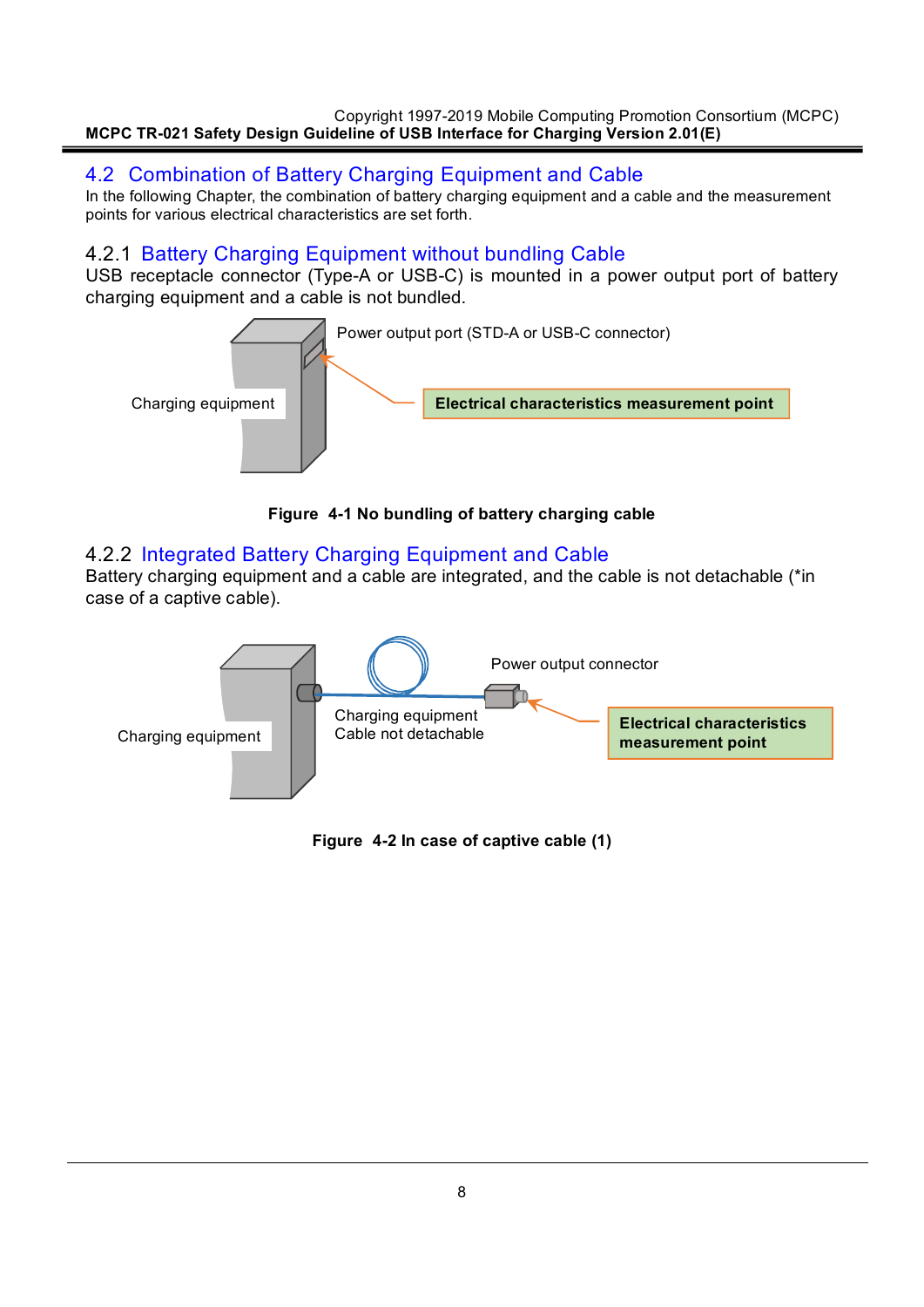#### 4.2.3 Battery Charging Equipment and Cable connected by Proprietary **Connector**

Power charging equipment and a cable can be separated but the connector for the battery charging equipment and the cable is other than USB connector (Type-A or USB-C).



**Figure 4-3 In case of captive cable (2)**

#### 4.2.4 Battery charging equipment and USB cable bundled

USB receptacle connector (Type-A or USB-C) is mounted and a cable is bundled.



**Figure 4-4 In case USB cable bundled**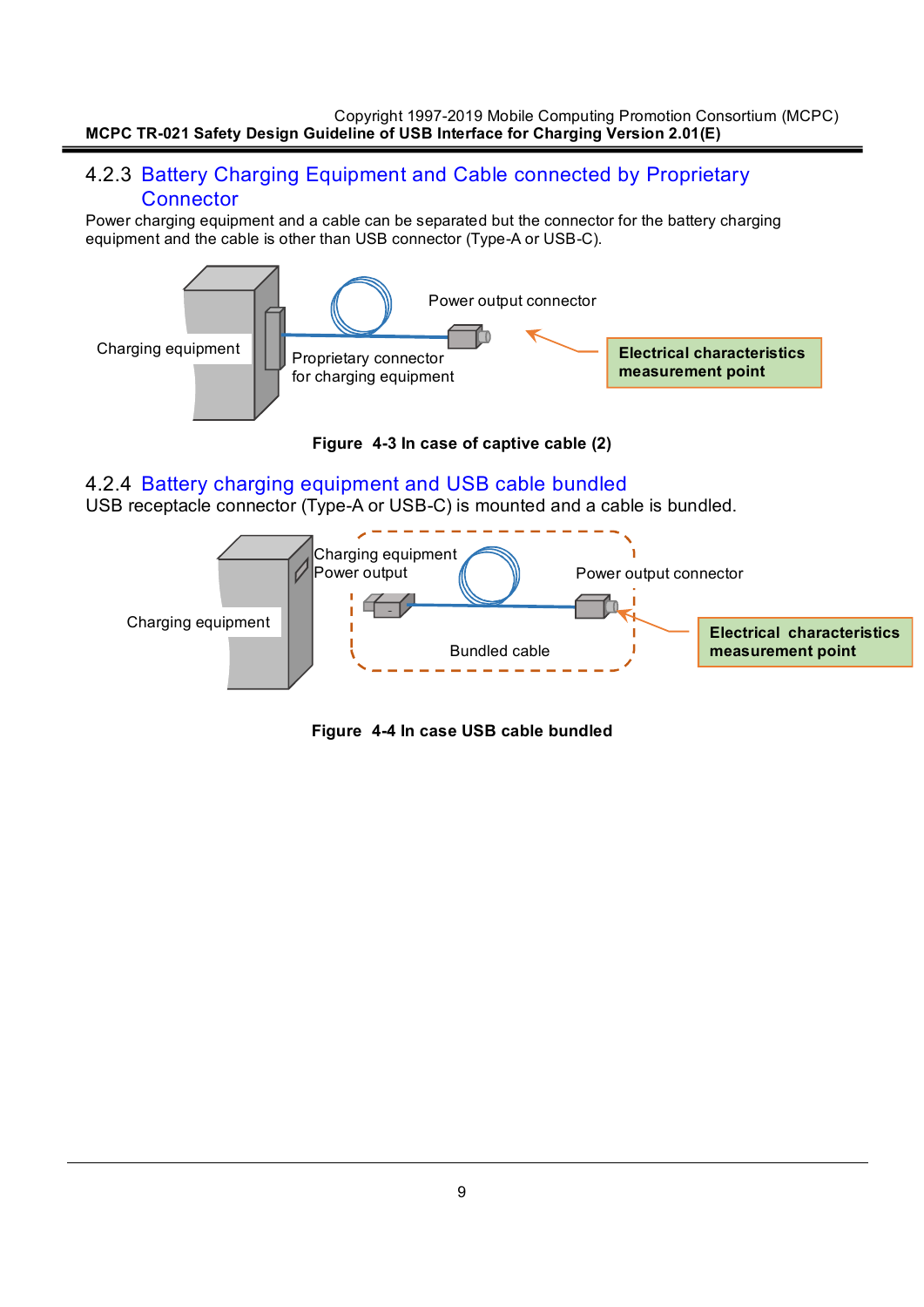## 5. **USB charge safety design parameter list**

In this Chapter, equipment design is classified per functionality and the safe design parameters that are required for each functionality are set forth.

Refer to **Appendix C** per type of equipment for the leading bundled functionalities and reference parameters.

#### 5.1 Parameters common to Equipment

In this Chapter, the parameters common to battery charging equipment and equipment to be charged are defined.

| No.             | <b>Item</b>                                                                                           | <b>Specifications</b>                                                                                                                                                                                                                                                                                                                                                                                                                                                                                                                          | Reference / Referred spec<br>/ Notes                                                                                                           |
|-----------------|-------------------------------------------------------------------------------------------------------|------------------------------------------------------------------------------------------------------------------------------------------------------------------------------------------------------------------------------------------------------------------------------------------------------------------------------------------------------------------------------------------------------------------------------------------------------------------------------------------------------------------------------------------------|------------------------------------------------------------------------------------------------------------------------------------------------|
| CM <sub>1</sub> | Temperature rise in a<br>portion where a user<br>can touch during<br>normal operations                | For the equipment that is expected<br>mainly to be installed in use, the<br>surface temperature of the main part of<br>a Charging Adapter shall be 70 °C or<br>less.<br>(Temperature rise ⊿T=40 degree max at<br>the ambience temperature of 30 degree<br>$C.$ )                                                                                                                                                                                                                                                                               | [EAMS]<br>Applicable to the equipment<br>category of<br>ch.C.1.1, C.1.2, C.1.5                                                                 |
| CM <sub>2</sub> | Temperature rise in a<br>portion where a user<br>can touch during<br>normal operation<br>continuously | The contact points with human body for<br>each material of equipment that is<br>expected to be used for a user to carry<br>shall be less than the following ranges<br>in temperature and contact duration.<br>Meta<br>.50 degree C for 1 minute, 48 degree C<br>for 10 minutes or 43 degree C for 8<br>hours.<br>Glass and Ceramic<br>.56 degree C for 1 minute, 48 degree C<br>for 10 minutes or 43 degree C for 8<br>hours<br>Others such as resin<br>.60 degree C for 1 minute, 48 degree C<br>for 10 minutes or 43 degree C for 8<br>hours | $[13732-1]$<br>Refer to [TR-023]<br><b>Appendix C-1 for cautions</b><br>Applicable to the equipment<br>categories of<br>ch.C.1.3, C.1.4, C.1.6 |
| CM <sub>3</sub> | Fire prevention                                                                                       | The materials for equipment such as a<br>case, cables or connectors that are<br>used for IEC/UL60950 4.7.3.2<br>(UL4.7.3.4) Body, Bush-V1 or more,<br>Cable VW1. Circuit board that mounts<br>power units and major materials such<br>as power control circuits except for the<br>ones used for FPC shall support the<br>flame-retardant grade equivalent to V0<br>of the UL Standard.                                                                                                                                                         | [UL94]<br>$[60950-1]$                                                                                                                          |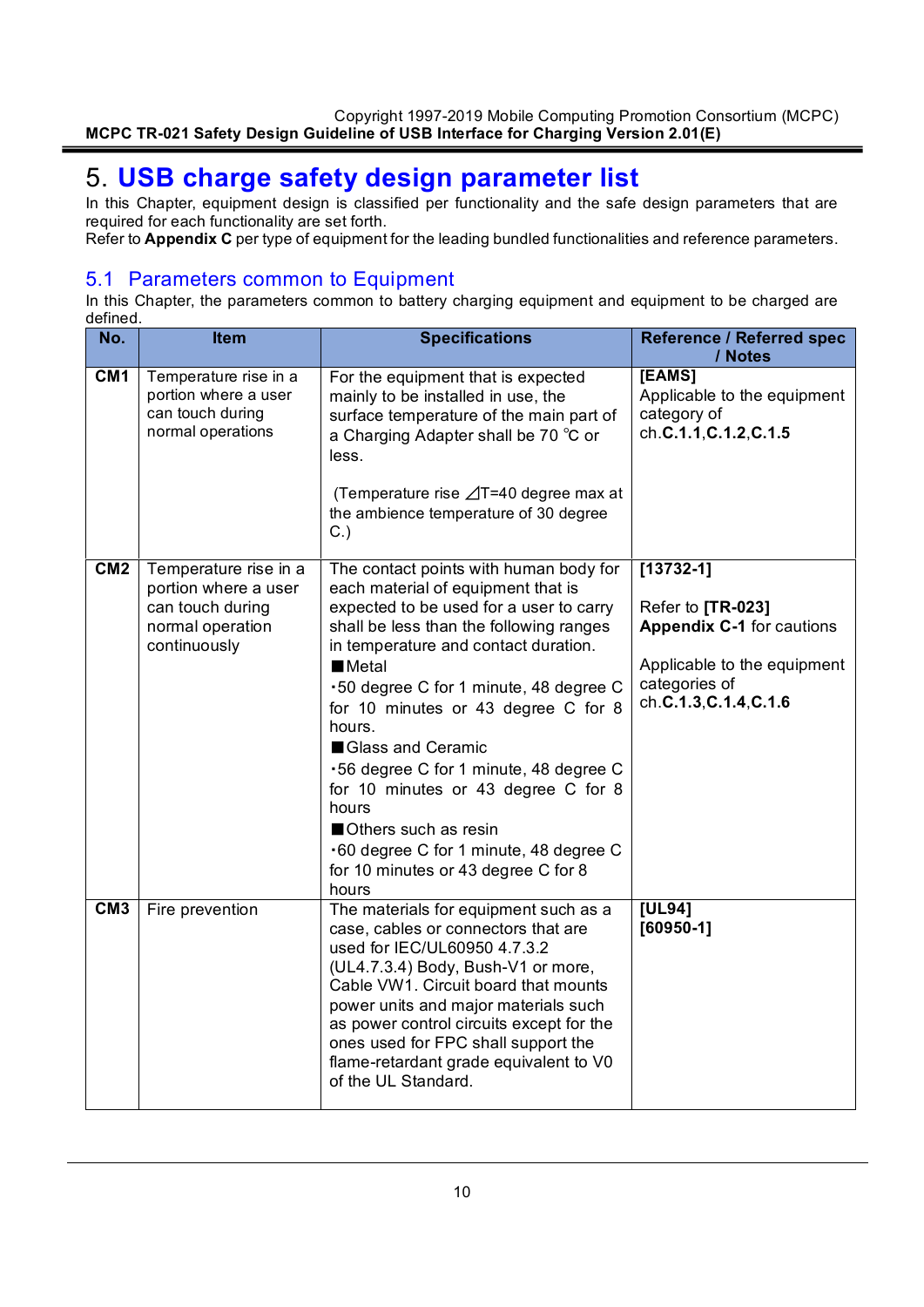| CM4             | Safety considerations<br>for a thermally closure<br>environment without air<br>flows (at DC maximum<br>power output) | In the state of the maximum rating<br>power output, ensure a safe operation<br>in a thermally closure environment<br>without air flows.                                                                                                                                   |          |
|-----------------|----------------------------------------------------------------------------------------------------------------------|---------------------------------------------------------------------------------------------------------------------------------------------------------------------------------------------------------------------------------------------------------------------------|----------|
| CM5             | Safety measures<br>against heat retention<br>(while equipment is<br>charging)                                        | Charging equipment such as a mobile<br>battery in which a battery for a battery<br>power source to equipment to be<br>charged is built-in shall not become<br>unstable even when retaining heat<br>during charging the battery from the<br>empty state to the full state. |          |
| CM <sub>6</sub> | Sharpness of an edge<br>of equipment                                                                                 | Test by a sharp edge tester<br>*The specifications of a sharp edge<br>tester and the test procedures shall<br>conform to UL1439.<br>No cut is produced that pierces of an<br>external detection tape with 2 layers.                                                       | [UL1439] |

**Table 5-1Diagram 51 Parameters common to battery charging equipment**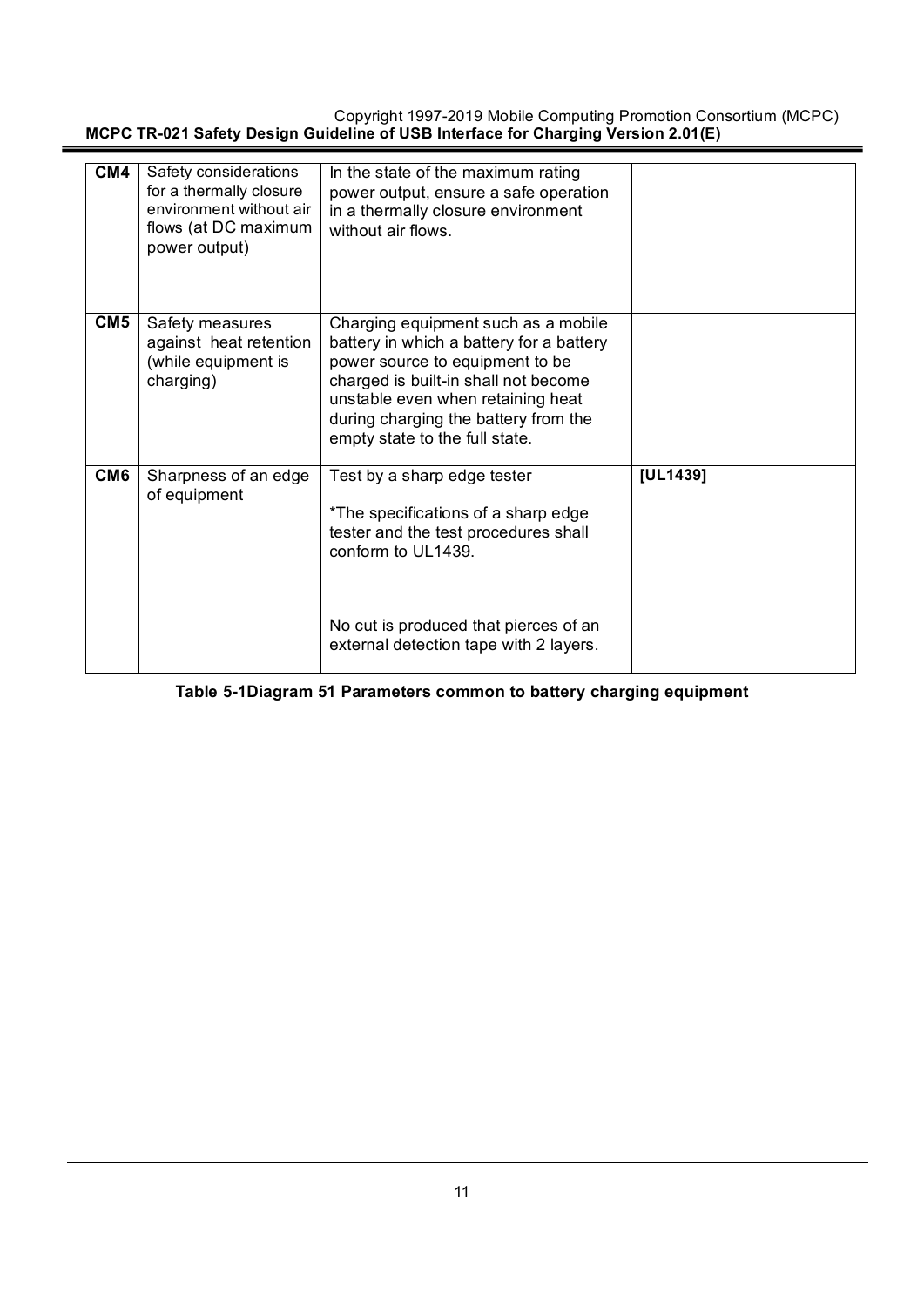#### 5.2 Parameters for Battery charging equipment AC power input

In this Chapter, the safety design parameters related to AC power input for battery equipment are defined;

| No.             | <b>Item</b>                | <b>Specifications</b>                                                                                                           | <b>Reference / Referred</b><br>spec / Notes                                            |
|-----------------|----------------------------|---------------------------------------------------------------------------------------------------------------------------------|----------------------------------------------------------------------------------------|
| AC1             | Rated input voltage        | - AC/DC adapter: AC100V/240V<br>- Other adapter: should comply with the<br>specs of a connected device.                         | [EAMS]<br>It should support up to 240V<br>to accommodate overseas<br>travel use cases. |
| AC <sub>2</sub> | Operating input<br>voltage | - AC/DC adapter: 90V-264V<br>- Other adapter: Allow ±10% margin to the<br>specification requirements of a<br>connection target. |                                                                                        |
| AC <sub>3</sub> | Rated input frequency      | 50/60Hz                                                                                                                         | [EAMS]                                                                                 |
| AC4             | Insulation resistance      | 3 Mohm min                                                                                                                      | [EAMS]                                                                                 |
| AC <sub>5</sub> | Leakage current            | 250 uA max at the measurement circuit of<br>IEC60950-1.                                                                         | $[60950-1]$                                                                            |
| AC6             | Lightning surge            | Conform to IEC61000-4-5<br>Level-3(Normal Mode and Common<br>Mode)                                                              | $[61000-4-5]$                                                                          |

**Table 5-2 Parameters for the equipment to input power**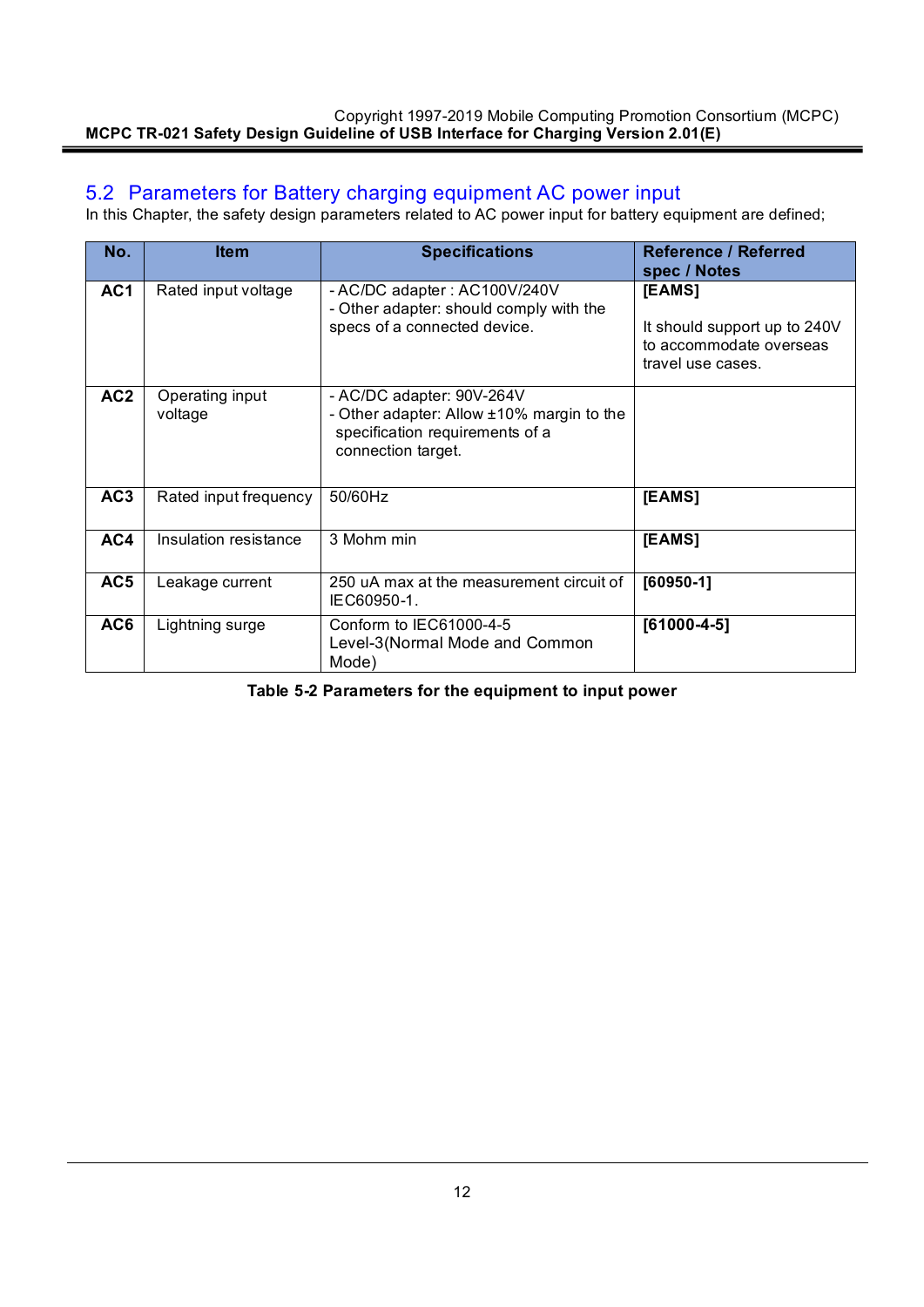#### 5.3 Charging Equipment DC power output parameters (Others than USBPD high-voltage operation)

In this Chapter, the safety design parameters in operating under BC1.2 or USB-C or USBPD at 5V output voltage are defined.

| No.             | <b>Item</b>                              | <b>Specifications</b>                                                                                                                                                                                                                                                                                                                                                                                                                                                                                                                                                                                                                                                                                                                                                                                                      | <b>Reference / Referred</b>                                         |
|-----------------|------------------------------------------|----------------------------------------------------------------------------------------------------------------------------------------------------------------------------------------------------------------------------------------------------------------------------------------------------------------------------------------------------------------------------------------------------------------------------------------------------------------------------------------------------------------------------------------------------------------------------------------------------------------------------------------------------------------------------------------------------------------------------------------------------------------------------------------------------------------------------|---------------------------------------------------------------------|
| OD <sub>1</sub> | Rated output Voltage<br>(not USBPD Mode) | Depending on the configurations of<br>charging equipment and cables,<br>measurement points vary.<br>In case of the charging equipment that<br>has multiple ports for a power output, a<br>measurement shall be made per power<br>supply circuit inside the charging<br>equipment.<br>In case the configurations of charging<br>equipment and cables are equivalent to<br>ch.4.2.1<br>At the end of a receptacle connector<br>that is built-in within the range of a rated<br>output power, 4.75V - 5.5V.<br>USB-C<br>In case the configurations of charging<br>equipment and cables are equivalent to<br>Chapter ch.4.2.2, 4.2.3 and 4.2.4,<br>4.75-(0.75 x rated output<br>Current/3)V~5.5V within the range of<br>the rated output current, at the<br>connector end that is connected to the<br>equipment to be charged. | spec / Notes<br>Revised the upper limit of<br>voltage at [TYPEC1.2] |
| OD <sub>2</sub> | Rated output current                     | In case a micro B to USB-C conversion<br>cable or conversion adapter is bundled,<br>an output voltage at the connector end<br>of the conversion cable and conversion<br>adapter shall also be measured.<br>The minimum requirements and more of                                                                                                                                                                                                                                                                                                                                                                                                                                                                                                                                                                            |                                                                     |
|                 |                                          | rated output current should be provided.                                                                                                                                                                                                                                                                                                                                                                                                                                                                                                                                                                                                                                                                                                                                                                                   |                                                                     |
| OD <sub>3</sub> | Overshoot in output<br>voltage           | 6.0V max in the load change environment<br>in the range of zero to a rated load.                                                                                                                                                                                                                                                                                                                                                                                                                                                                                                                                                                                                                                                                                                                                           | [BC1.2]<br>Section4.1.1(VCHG_OVRSH<br>$T = 6.0 V$                   |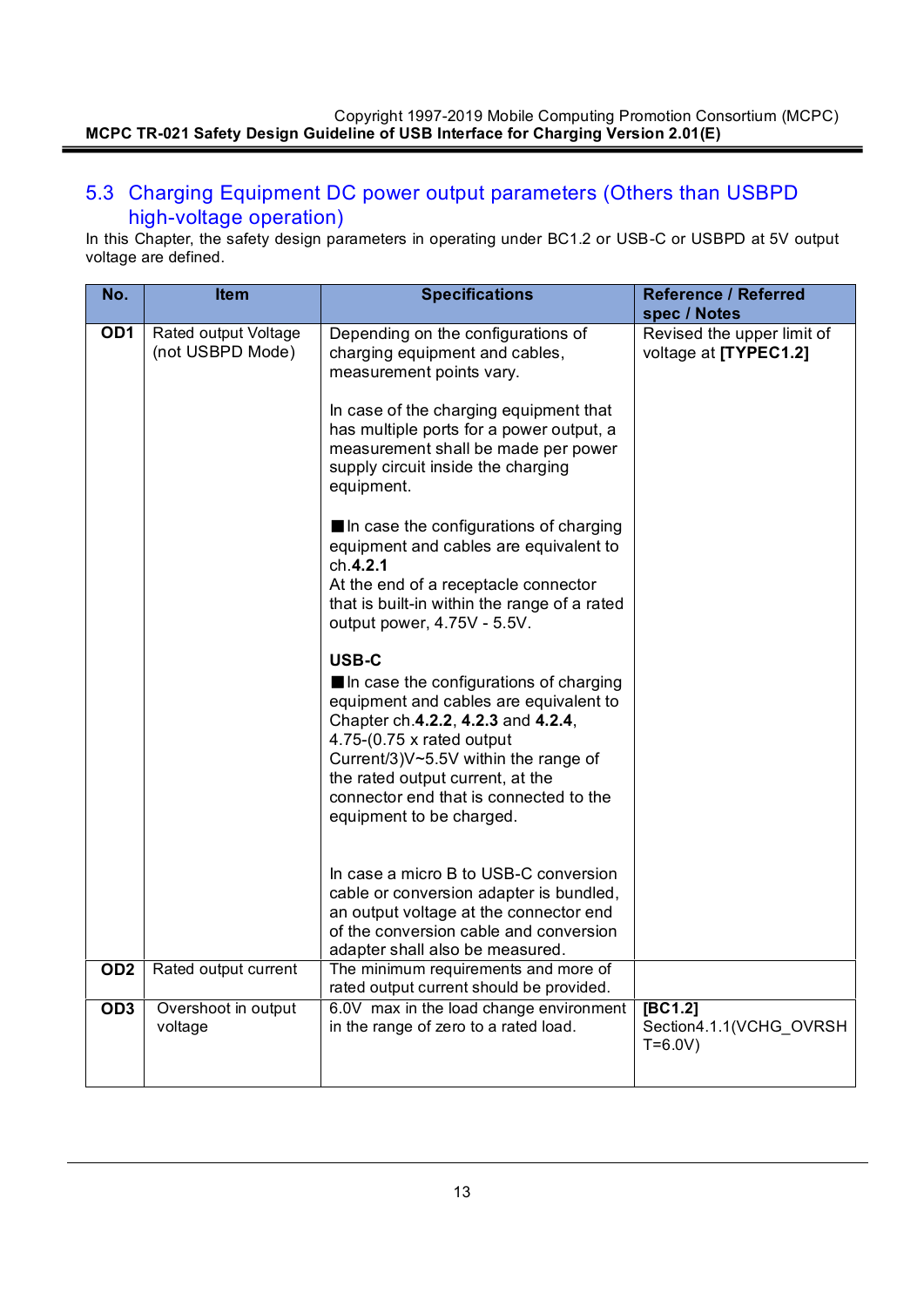| OD <sub>4</sub> | Undershoot in output<br>voltage                            | V min in the load change environment in<br>the range of the following conditions;<br>4.1- (0.75 x Rated Output Current /3) V<br>or more<br>In case however the battery charging<br>equipment and cables correspond to<br>ch.4.2.1, the value shall be $4.1 V$ or<br>more.<br>lDCP LOW~IDCP MID<br>lDCP_MID~lDCP_HI<br>definition<br>$I_{DCP LOW} = 0.30 \text{mA}$<br>l <sub>DCP MID</sub> =30~100mA<br>I <sub>DCP_HI</sub> =100-mA~rated load                                                     | [BC1.2] Section4.4.2<br>(VCHG_UNDSHT=4.1V)                                                                                                                                      |
|-----------------|------------------------------------------------------------|----------------------------------------------------------------------------------------------------------------------------------------------------------------------------------------------------------------------------------------------------------------------------------------------------------------------------------------------------------------------------------------------------------------------------------------------------------------------------------------------------|---------------------------------------------------------------------------------------------------------------------------------------------------------------------------------|
| OD <sub>5</sub> | Overvoltage<br>protection                                  | Do not exceed 9V max in the range of a<br>zero to rated load condition.                                                                                                                                                                                                                                                                                                                                                                                                                            | [BC1.2] Section4.1.5<br>(VCHG_FAIL=9.0V)<br>For the battery charging<br>equipment equivalent to<br>rated output voltage as<br>OD1.<br>Applicable to an output<br>voltage of 5V. |
| OD <sub>6</sub> | Overcurrent<br>protection                                  | Implement overcurrent protection.<br>The protection ensured within +30% max<br>of a rated output current is recommended.                                                                                                                                                                                                                                                                                                                                                                           |                                                                                                                                                                                 |
| OD <sub>7</sub> | Output short circuit<br>protection                         | Implement output short circuit<br>protection(s).                                                                                                                                                                                                                                                                                                                                                                                                                                                   |                                                                                                                                                                                 |
| OD <sub>8</sub> | Avoid energizing<br>during the open<br>state of a terminal | In case the configurations of the<br>charging equipment correspond to<br>ch.4.2.1 or 4.2.4 and the connector in<br>the charging equipment is USB-C,<br>or the configurations of the charging<br>equipment and cables correspond to<br>ch.4.2.2 or 4.2.3 and the connector in<br>the equipment to be charges is USB-C.<br>In case that equipment to be charged<br>etc. or other units are not connected or<br>CC line for USB-C becomes open,<br>voltage shall not be output to a Vbus<br>terminal. | [TYPEC1.2] Additional<br>requirements for ch.4.8.1.1<br>and 4.8.1.2                                                                                                             |
| OD <sub>9</sub> | Voltage for USB-C<br><b>VCONN Terminal</b>                 | For the charging equipment in which<br>USB-C receptacle is mounted, the<br>voltage output to a CC pin terminal as<br>VCONN voltage shall not exceed<br>voltage (5.5V) as defined in the right                                                                                                                                                                                                                                                                                                      | [TYPEC1.2] Table4-4                                                                                                                                                             |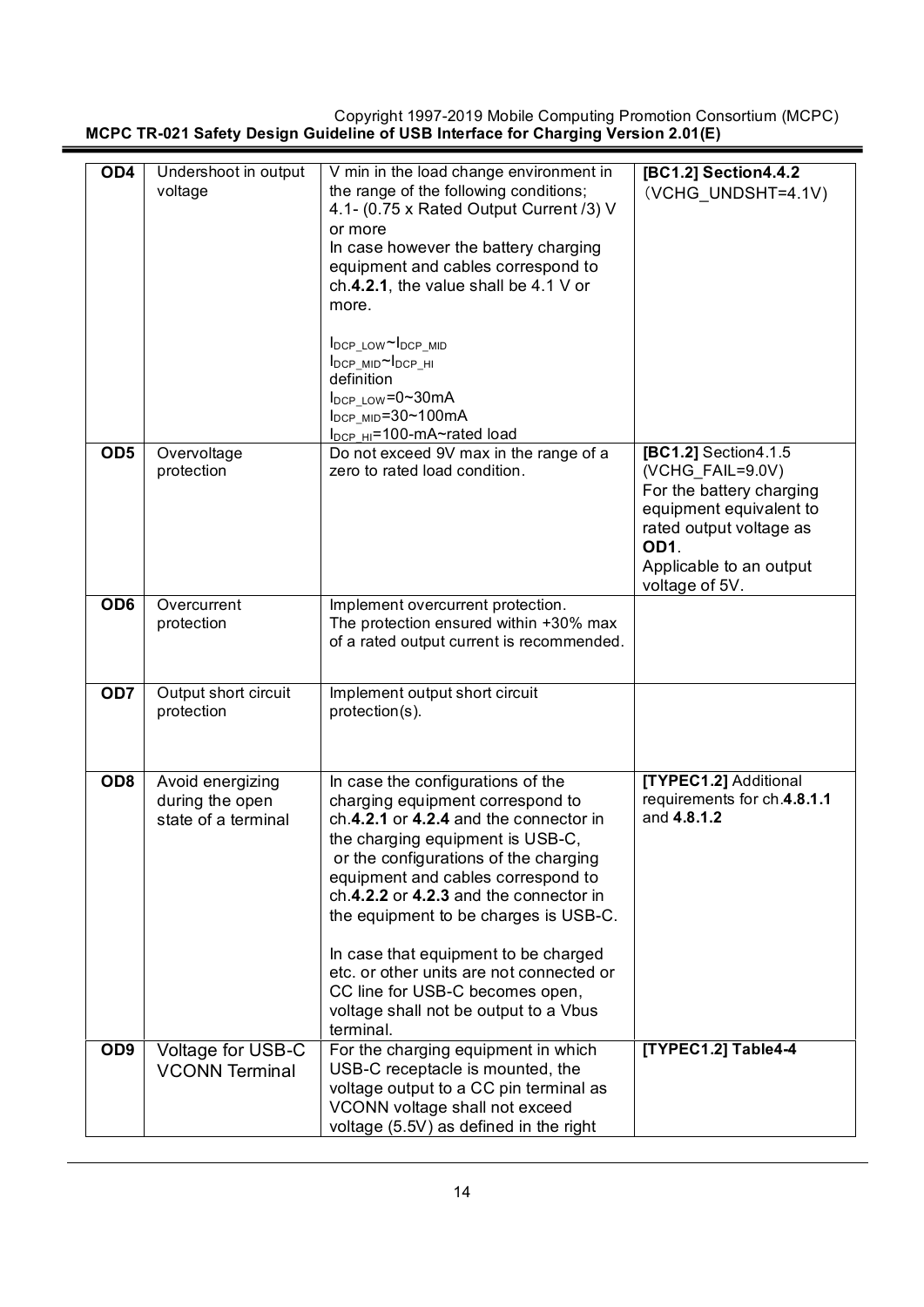|                  |                                               | Specifications, when operating at the<br>power charging protocols (i.e. BC1.2,<br>USB-C and USBPD) by USB-IF as well<br>as at the other power charging<br>protocols.                                                                                                                                                                                                                                                                                 |                   |
|------------------|-----------------------------------------------|------------------------------------------------------------------------------------------------------------------------------------------------------------------------------------------------------------------------------------------------------------------------------------------------------------------------------------------------------------------------------------------------------------------------------------------------------|-------------------|
| OD <sub>10</sub> | Protection from<br>power output half<br>short | In case the configurations of charging<br>equipment and cables are equivalent to<br>ch.4.2.1<br>Protection functionality shall be<br>implemented to avoid smoke or fire, etc.<br>in time for a minute resistance occurrence<br>between charging terminals.<br>In case the configurations of charging<br>equipment and cables are equivalent to<br>ch.4.2.2, 4.2.3 and 4.2.4,<br>If item CA1 is supported at the Cable,<br>this item is not mandated. | <b>Appendix B</b> |

**Table 5-3 DC power output parameter (5V)**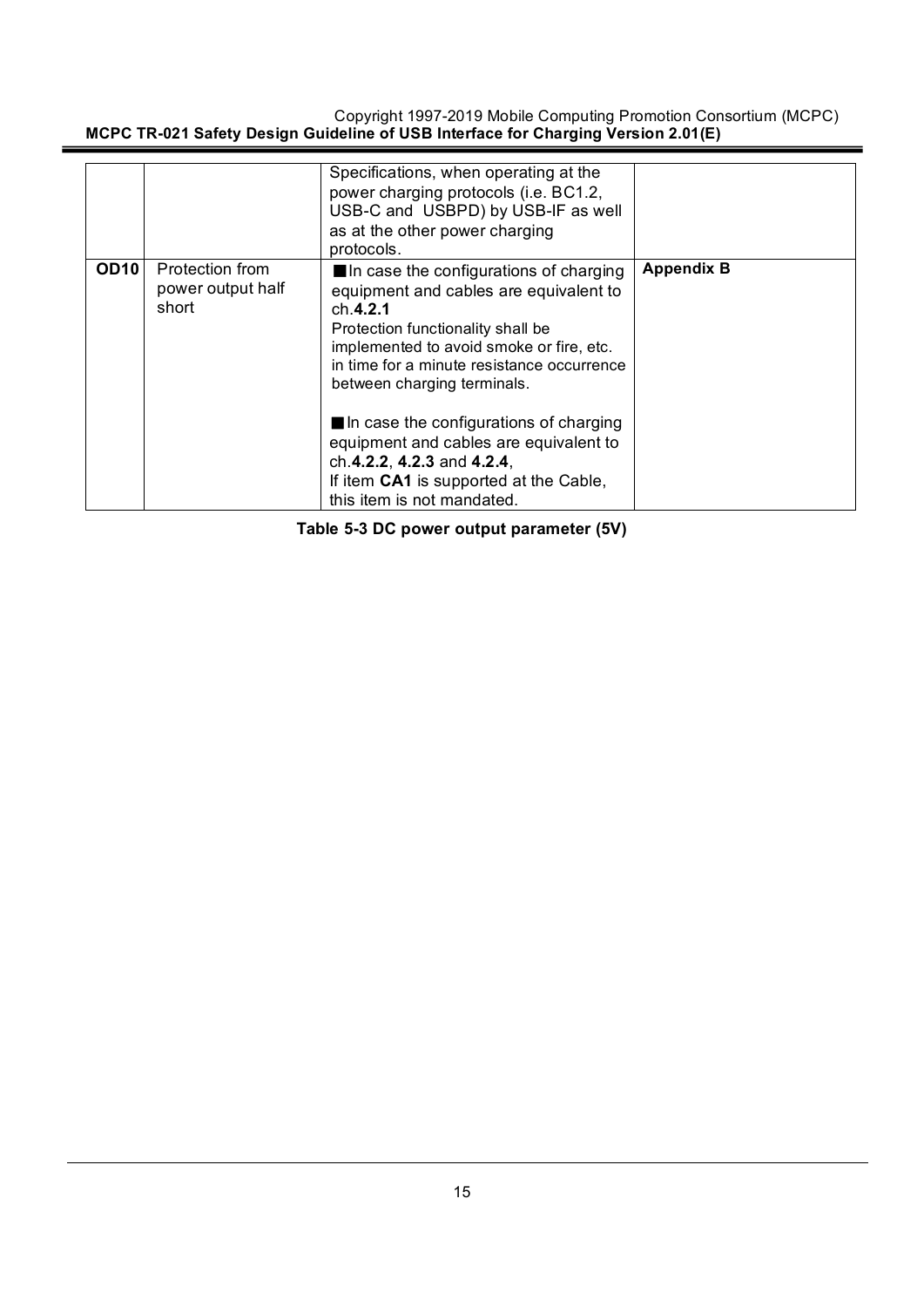#### 5.4 Charging Equipment DC power output parameters (operating at USBPD high-voltage)

In this Chapter, the safety design parameters for DC output when operating beyond 5V in USBPD mode are defined.

| No.             | <b>Item</b>                                            | <b>Specifications</b>                                                                                                                                                                                                                                                                                                                                                                                                                                                                                                                                                                                                                                                                                                                                                    | <b>Reference / Referred</b>                               |
|-----------------|--------------------------------------------------------|--------------------------------------------------------------------------------------------------------------------------------------------------------------------------------------------------------------------------------------------------------------------------------------------------------------------------------------------------------------------------------------------------------------------------------------------------------------------------------------------------------------------------------------------------------------------------------------------------------------------------------------------------------------------------------------------------------------------------------------------------------------------------|-----------------------------------------------------------|
| OH <sub>1</sub> | Rated output voltage                                   | Under an unloaded status at the<br>receptacle connector terminal that is<br>mounted in battery charging equipment,<br>the rated output voltage shall be within<br>the range of $\pm 5\%$ of the USBPD setting<br>value.<br>In case of transition of USBPD setting<br>voltage, the voltage overshoot and<br>undershoot shall be within the range of<br>$+0.5V$ to $-0.5V$ .                                                                                                                                                                                                                                                                                                                                                                                               | spec / Notes<br>[PD3.0] Table7-19<br>vSrcNew<br>vSrcValid |
| OH <sub>2</sub> | Rated output current                                   | Rated output current shall be provided.                                                                                                                                                                                                                                                                                                                                                                                                                                                                                                                                                                                                                                                                                                                                  |                                                           |
| OH <sub>3</sub> | Overshoot of output<br>voltage in load<br>fluctuation  | From zero-load to rated load condition,<br>at the receptacle connector terminal that<br>is mounted in battery charging<br>equipment, the rated output voltage<br>shall be within the range of +5% of the<br>USBPD setting value.                                                                                                                                                                                                                                                                                                                                                                                                                                                                                                                                         | [PD3.0] Table7-19<br>vSrcNew                              |
| OH <sub>4</sub> | Undershoot of output<br>voltage in load<br>fluctuation | In case configurations of battery<br>charging equipment and cables<br>correspond to the ch.4.2.1,<br>From zero-load to rated load condition,<br>at the receptacle connector terminal that<br>is mounted in battery charging<br>equipment, the rated output voltage<br>shall be within the range of -5% of the<br>USBPD setting value.<br>In case the configurations of charging<br>equipment and cables are equivalent to<br>ch.4.2.2, 4.2.3 and 4.2.4,<br>At the connector terminals that are<br>linked with equipment to be charged in<br>the power range up to the rated output<br>current.<br>* for 3A cable<br>USBPD setting value -5% - (0.75 x<br>Rated output current / 3)V<br>* for 5A cable<br>USBPD setting value -5% - (0.75 x<br>Rated output current / 5)V | [PD3.0] Table7-19<br>vSrcNew                              |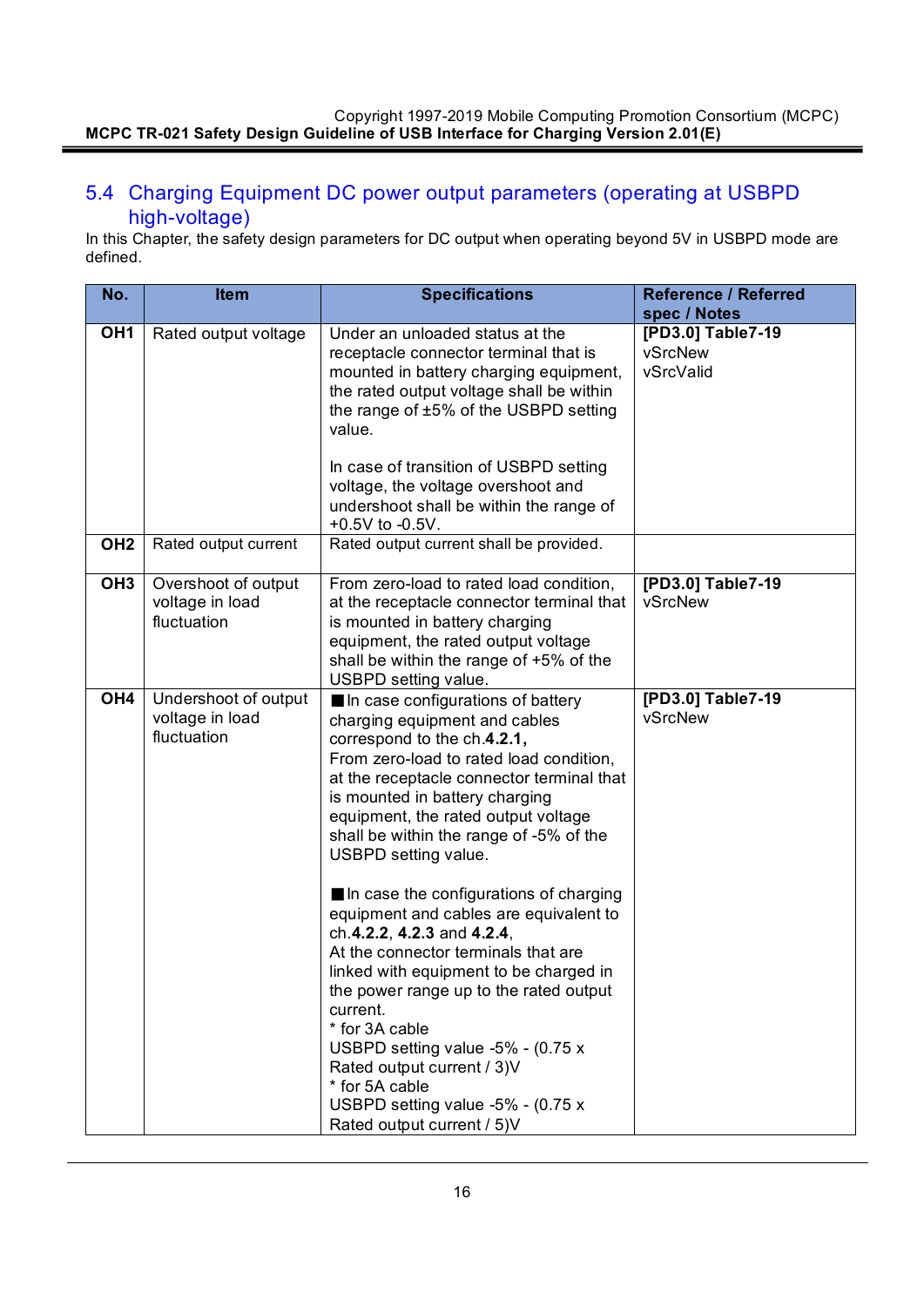| OH <sub>5</sub> | Support a CC line<br>operation error during<br>high-voltage<br>operation | When a USBPD communication error is<br>detected from equipment to be charged<br>during a USBPD operation exceeding<br>an output voltage of 5V and USBPD<br>communications are not performed<br>properly, the output voltage shall be<br>returned to 5V or 0V.                                                                                                                                                                                                        | [PD3.0] 2.6.1, 6.8.2,<br>8.3.3.24.1<br>[TYPEC1.2] 4.5.2.2.2         |
|-----------------|--------------------------------------------------------------------------|----------------------------------------------------------------------------------------------------------------------------------------------------------------------------------------------------------------------------------------------------------------------------------------------------------------------------------------------------------------------------------------------------------------------------------------------------------------------|---------------------------------------------------------------------|
| OH <sub>6</sub> | Avoid energizing<br>during the open state<br>of a terminal               | In case the configurations for charging<br>equipment corresponds to ch.4.2.1 or<br>4.2.4, and the connector mounted to the<br>charging equipment is USB-C,<br>or the configurations for charging<br>equipment and cables correspond to ch.<br>4.2.2 or 4.2.3 and the connector to be<br>charged is USB-C.<br>If there is no connection to equipment to<br>be charged etc. or a CC line for USB-C<br>becomes open, voltage shall not be<br>output to a Vbus terminal. | [TYPEC1.2] Additional<br>requirements for ch.4.8.1.1<br>and 4.8.1.2 |
| OH <sub>7</sub> | Voltage for USB-C<br><b>VCONN Terminal</b>                               | For the battery charging equipment in<br>which USB-C receptacle is mounted,<br>the voltage output to a CC pin terminal<br>as VCONN voltage shall not exceed<br>voltage (5.5V) as defined in the right<br>Specifications, when operating at the<br>power charging protocols (i.e. USBPD)<br>by USB-IF as well as at the other power<br>charging protocols.                                                                                                            | [TYPEC1.2] Table4-4                                                 |

**Table 5-4 DC power output parameter (Exceeding 5V)**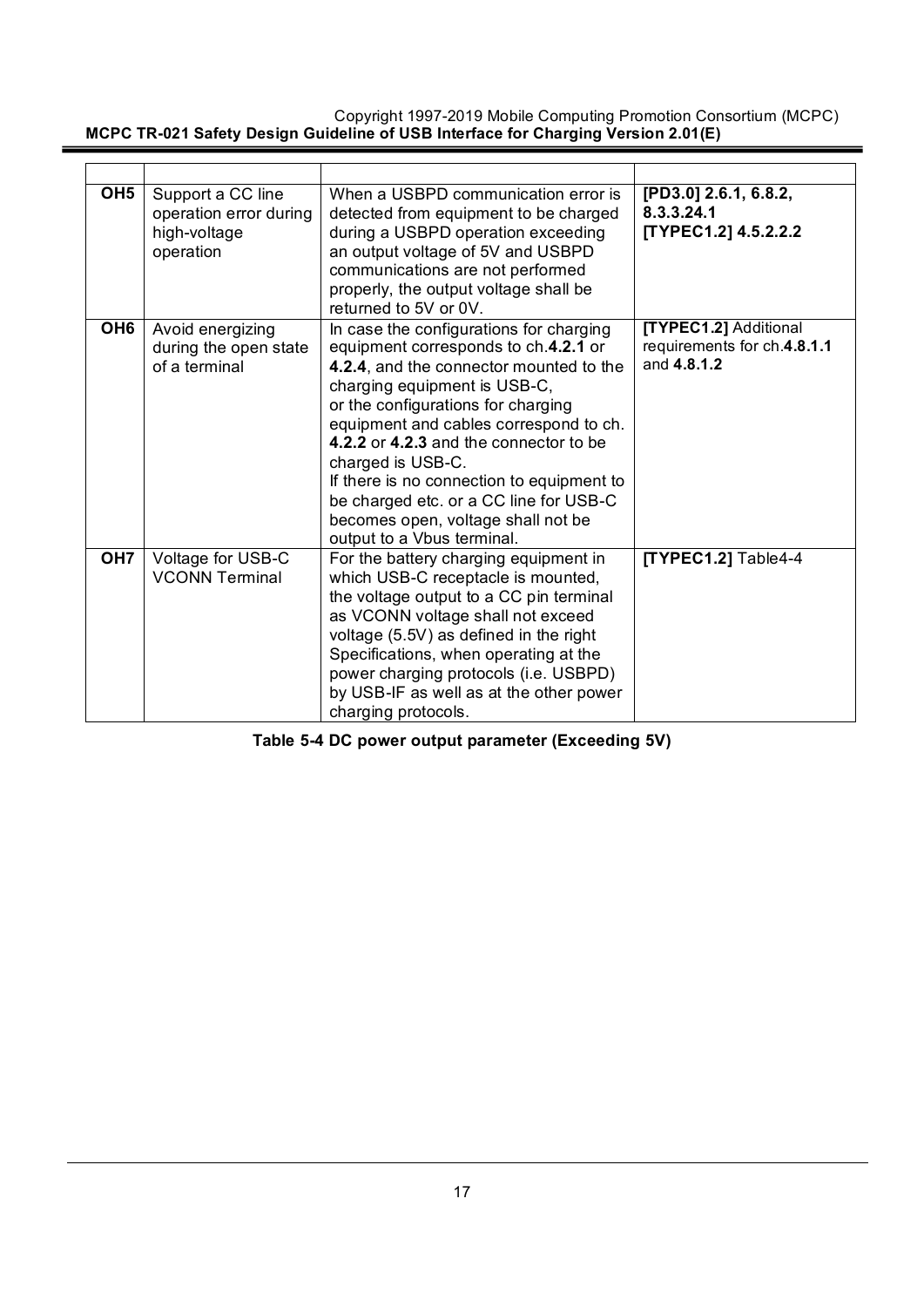#### 5.5 Parameters for Cable and Connector

In this Chapter, safety design parameters for cable and connector or conversion cable are defined.

| No.             | <b>Item</b>                                                          | <b>Specifications</b>                                                                                                                                                                                                                                                                                              | <b>Reference / Referred</b><br>spec / Notes                                                                         |
|-----------------|----------------------------------------------------------------------|--------------------------------------------------------------------------------------------------------------------------------------------------------------------------------------------------------------------------------------------------------------------------------------------------------------------|---------------------------------------------------------------------------------------------------------------------|
| CA <sub>1</sub> | Half short protection<br>between charging<br>terminals               | Protection functionality shall be<br>implemented to avoid smoke or fire, etc.<br>in time for a minute resistance occurrence<br>between charging terminals.<br>If USB-C plugs are mounted in both<br>ends of the cable, the same safety<br>implementation shall be placed.                                          | <b>Appendix B</b>                                                                                                   |
| CA <sub>2</sub> | Grounding for plug<br>shell                                          | For a charging purpose only cable, a plug<br>shell should not connect to GND in a<br>direct current mode.                                                                                                                                                                                                          | In case a USB-C connector<br>is used, or a cable that<br>supports data<br>communications, this item<br>is optional. |
| CA <sub>3</sub> | Support rated current<br>for USB-C to<br>TypeA/B conversion<br>cable | The conversion cable or the conversion<br>adapter in which the following item 1 or<br>2 configurations are used, CC pin for<br>USB-C shall connect Rp to 56kΩ±20%.<br>USB-C plug and Type-A plug are<br>1.<br>embedded in both ends.<br>USB-C plus and Micro B receptacle<br>$2_{-}$<br>are embedded in both ends. | [TYPEC1.2] 3.5.1, 3.5.2,<br>3.6.2, 4.11.1                                                                           |
| CA4             | Support both sides of<br><b>USB-C</b> connector                      | The cable with a USB-C plug in which a<br>reversible plug is mounted shall be<br>capable of charging power when<br>inserted at either side of the plug to<br>equipment to be charged.                                                                                                                              |                                                                                                                     |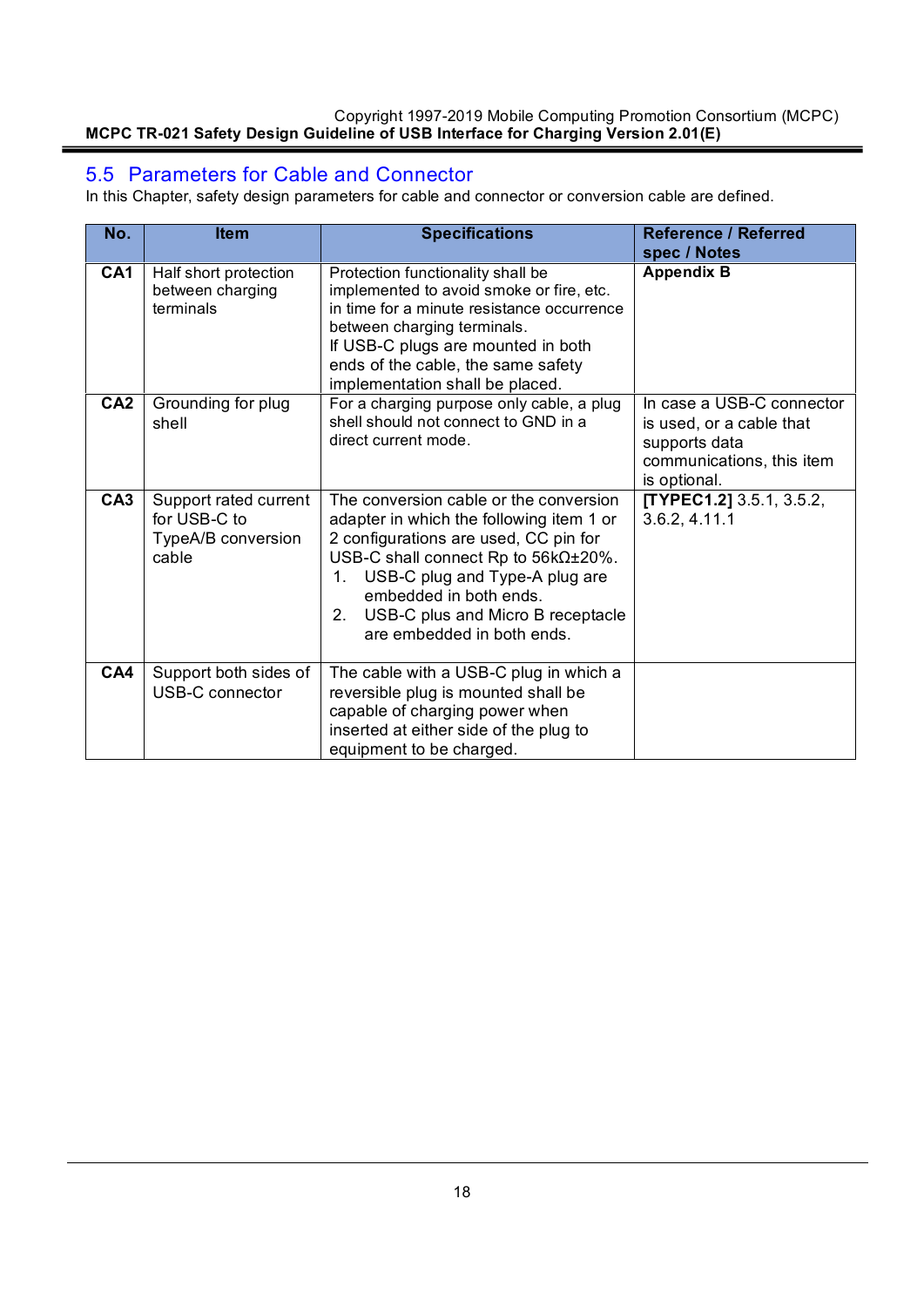| CA5 | Voltage drop at cable | $\blacksquare$ For a cable with the following |  |
|-----|-----------------------|-----------------------------------------------|--|
|     | and connector         | implementation, the voltage drop when         |  |
|     |                       | using 3A power shall be 750 mV or less.       |  |
|     |                       | In case of a cable that supports 5A, the      |  |
|     |                       | voltage drop when using 5A power shall        |  |
|     |                       | be 750 mV or less.                            |  |
|     |                       | 1. Standalone cable with USB-C plugs          |  |
|     |                       | at the both ends                              |  |
|     |                       |                                               |  |
|     |                       | ■ For a cable with the implementation         |  |
|     |                       | of the following item 2 or 3, the voltage     |  |
|     |                       | drop when using 1.5A power shall be           |  |
|     |                       | 375 mV or less.                               |  |
|     |                       | 2. Conversion adapter that mounts a           |  |
|     |                       | Type-A or Micro B connector and a             |  |
|     |                       | USB-C connector                               |  |
|     |                       | 3. Standalone cable that mounts a             |  |
|     |                       | Type-A and micro B plug at the both           |  |
|     |                       | ends                                          |  |
|     |                       | In case the configuration of charging         |  |
|     |                       | equipment and a cable corresponds to          |  |
|     |                       | the ch.4.2, refer to OD1.                     |  |

**Table 5-5 Parameters for Cable and Connector**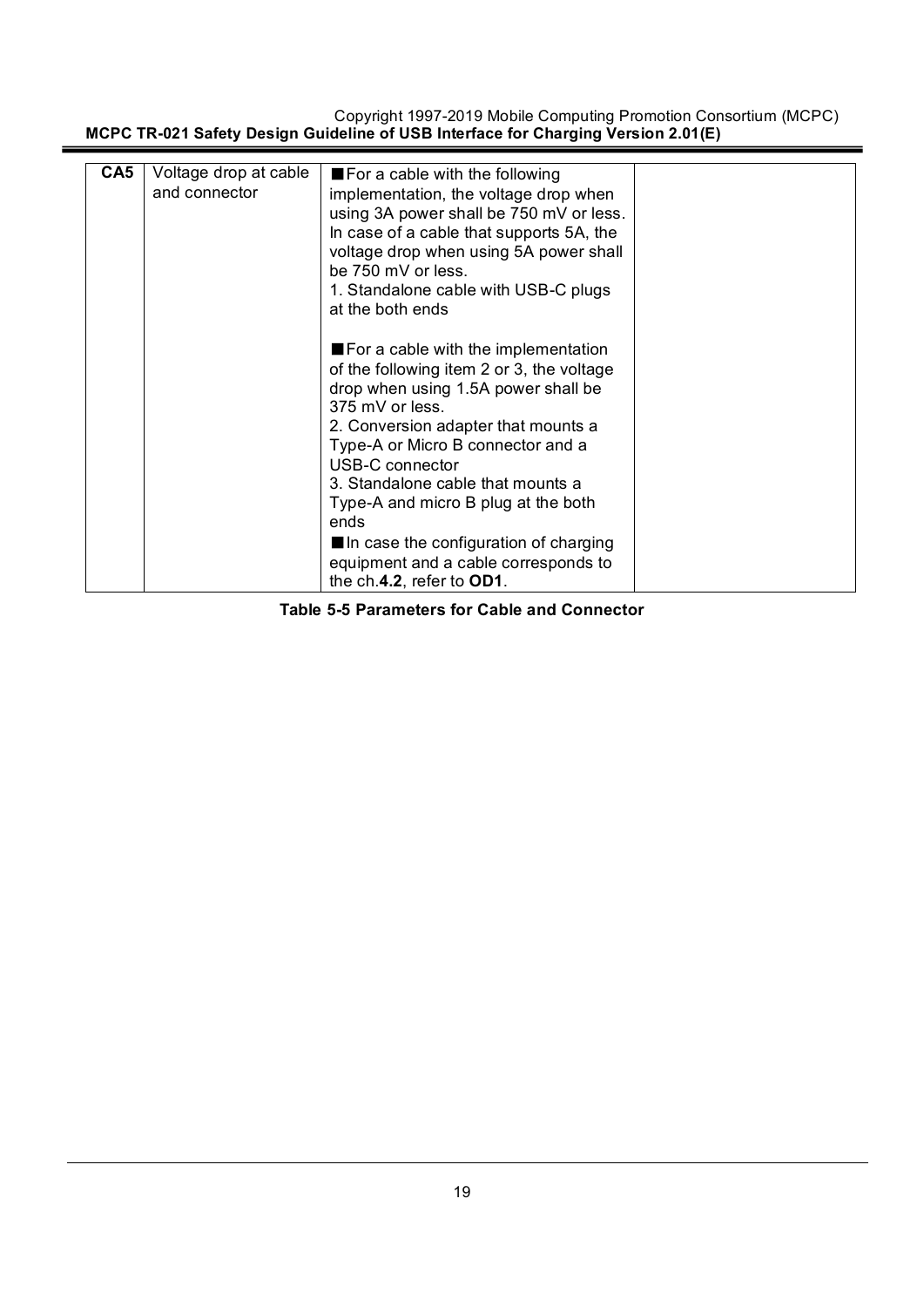#### 5.6 DC power input parameters

In this Chapter, safety design parameters when power from battery charging equipment or equipment to be charged is input from a USB interface is defined.

| No.             | <b>Item</b>                              | <b>Specifications</b>                                                                                                                                                                                                                                                                           | <b>Reference / Referred</b><br>spec / Notes |
|-----------------|------------------------------------------|-------------------------------------------------------------------------------------------------------------------------------------------------------------------------------------------------------------------------------------------------------------------------------------------------|---------------------------------------------|
| DC <sub>1</sub> | (Reserved)                               |                                                                                                                                                                                                                                                                                                 |                                             |
| DC <sub>2</sub> | Avoid corrosion in<br>charging terminals | Do not output voltage to the Vbus in a<br>USB receptacle when the device is not in<br>the power source mode and a Charging<br>adapter or equipment etc. is not<br>connected.                                                                                                                    |                                             |
| DC3             | Protection from over-<br>voltage input   | When a voltage exceeding a rated value<br>is loaded to an input terminal, instability<br>shall be avoided.<br>The instability means not to cause<br>smoke or ignition, provided however the<br>smoke that is caused by the activation<br>of a protection circuit may not apply to<br>this case. |                                             |
| DC4             | Protection from over-<br>current input   | An input power control circuit or an input<br>power cut-off circuit shall be<br>incorporated to prevent exceeding rated<br>input current as the result of malfunction<br>of a normal DC power input operation or<br>of a main circuit inside the equipment.                                     |                                             |

**Table 5-6 Parameters for equipment to input DC power**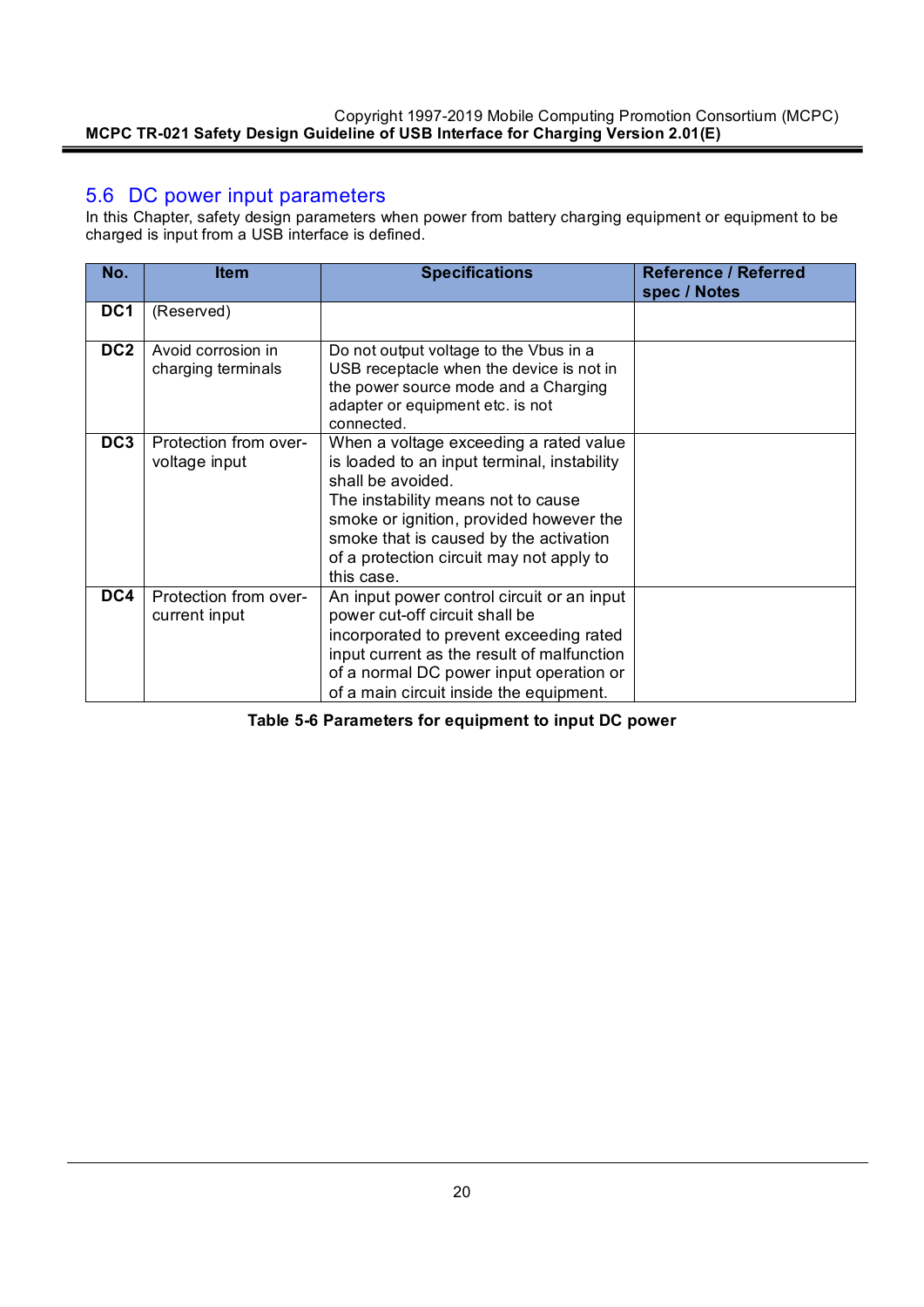#### 5.7 Built-in battery parameter

In this Chapter, safety design parameters for equipment with a built-in battery are defined.

| No.        | <b>Item</b>                                | <b>Specifications</b>                                                                                                                                                                                                                                                                                                                                                                                                                                                                                                                                                                                                                                                                                                                                                                         | <b>Reference / Referred</b><br>spec / Notes |
|------------|--------------------------------------------|-----------------------------------------------------------------------------------------------------------------------------------------------------------------------------------------------------------------------------------------------------------------------------------------------------------------------------------------------------------------------------------------------------------------------------------------------------------------------------------------------------------------------------------------------------------------------------------------------------------------------------------------------------------------------------------------------------------------------------------------------------------------------------------------------|---------------------------------------------|
| <b>BA1</b> | Safety of battery in<br>charging equipment | The safety check procedure as set out in<br>either of the following<br>rules<br>and<br>regulations shall be executed for battery<br>charging equipment in which a battery,<br>as a power source to equipment to be<br>charged, is built-in.<br>Appendix 9 of Electrical Appliance<br>and Material Safety Act<br>IEC62133-2 (Execute the forced<br>$\overline{\phantom{0}}$<br>internal short circuit test as set forth<br>in the Chapter 7.3.9 except for<br>polymer battery)<br><b>UL1642</b><br>The equipment categorized as so-called<br>mobile batteries that is intended to<br>supply its battery power to equipment to<br>be charged shall execute the safety<br>checking procedure for a battery as set<br>out below;<br>Appendix 9 of Electrical Appliance<br>and Material Safety Act | [EAMS]<br>$[62133-2]$<br>[UL1642]           |
| <b>BA2</b> | Temperature monitor<br>of batteries        | Temperature of the embedded batteries<br>in battery charging equipment as a<br>source to equipment to be charged shall<br>be monitored.                                                                                                                                                                                                                                                                                                                                                                                                                                                                                                                                                                                                                                                       |                                             |
| <b>BA3</b> | Heat protection for<br>embedded batteries  | In case the equipment to be charged<br>that incorporates batteries as a source<br>to equipment to be charged has<br>temperature in its battery exceeding the<br>guarantee range of the operation,<br>charging or discharging power from the<br>said battery shall be stopped.                                                                                                                                                                                                                                                                                                                                                                                                                                                                                                                 |                                             |

T**able 5-7 Parameters for embedded batteries**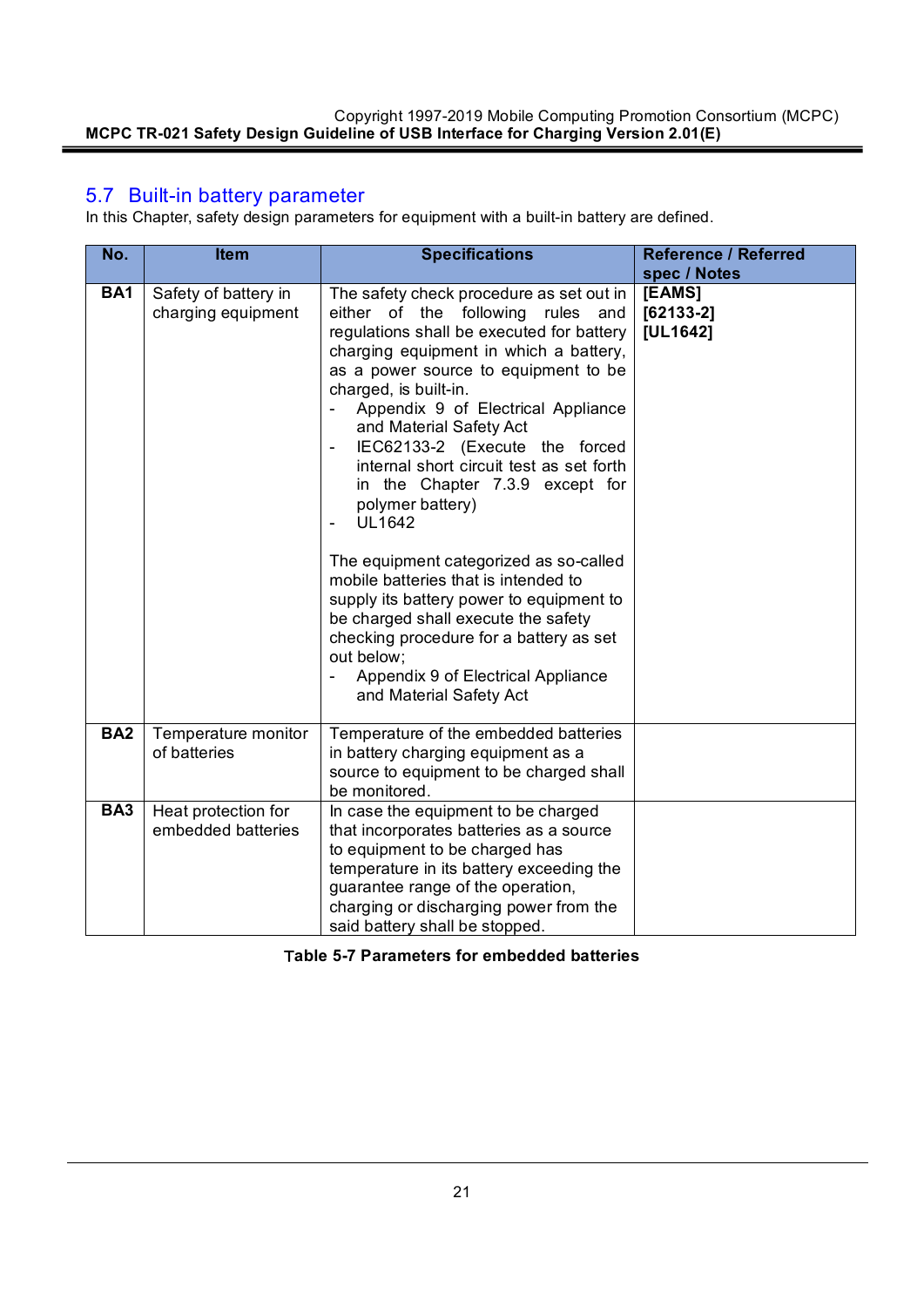## **Appendix A. Reference specifications (Normative)**

| $[13732-1]$     | ISO13732-1 Ergonomics of the thermal environment — Methods for the assessment of                                                                                                                                                                                               |
|-----------------|--------------------------------------------------------------------------------------------------------------------------------------------------------------------------------------------------------------------------------------------------------------------------------|
|                 | human responses to contact with surfaces - Part 1: Hot surfaces                                                                                                                                                                                                                |
| $[60950-1]$     | IEC60950-1 Information technology equipment - Safety - Part 1: General requirements                                                                                                                                                                                            |
| $[61000-4-5]$   | IEC61000-4-5: Edition 3 2014 Electromagnetic compatibility (EMC) – Part 4-5: Testing and<br>measurement techniques - Surge immunity test                                                                                                                                       |
| $[62133-2]$     | IEC62133-2 Edition 1.0 2017-02, Secondary cells and batteries containing alkaline or other<br>non-acid electrolytes – Safety requirements for portable sealed secondary cells, and for<br>batteries made from them, for use in portable applications – Part 2: Lithium systems |
| [BC1.2]         | Battery Charging Specification Revision 1.2 by USB Implementers Forum                                                                                                                                                                                                          |
| [PD3.0]         | Universal Serial Bus Power Delivery Specification Revision 3.0 by USB Implementers Forum                                                                                                                                                                                       |
| [TYPEC1.2]      | Universal Serial Bus Type-C Cable and Connector Revision 1.2 by USB Implementers<br>Forum                                                                                                                                                                                      |
| <b>[UL1642]</b> | UL1642 5th Edition, 2013-3, UL Standard for Safety for Lithium Batteries                                                                                                                                                                                                       |
| [UL1439]        | Test for Sharpness of Edges on Equipment                                                                                                                                                                                                                                       |
| [USB2.0]        | Universal Serial Bus Specification Revision 2.0 by USB Implementers Forum                                                                                                                                                                                                      |
| [USB3.1]        | Universal Serial Bus Specification Revision 3.1 by USB Implementers Forum                                                                                                                                                                                                      |
| $[TR-023]$      | MCPC TR-023 Mobile Equipment Safety Design Guideline Version 2.00                                                                                                                                                                                                              |
| <b>[EAMS]</b>   | Electrical Appliance and Material Safety Law                                                                                                                                                                                                                                   |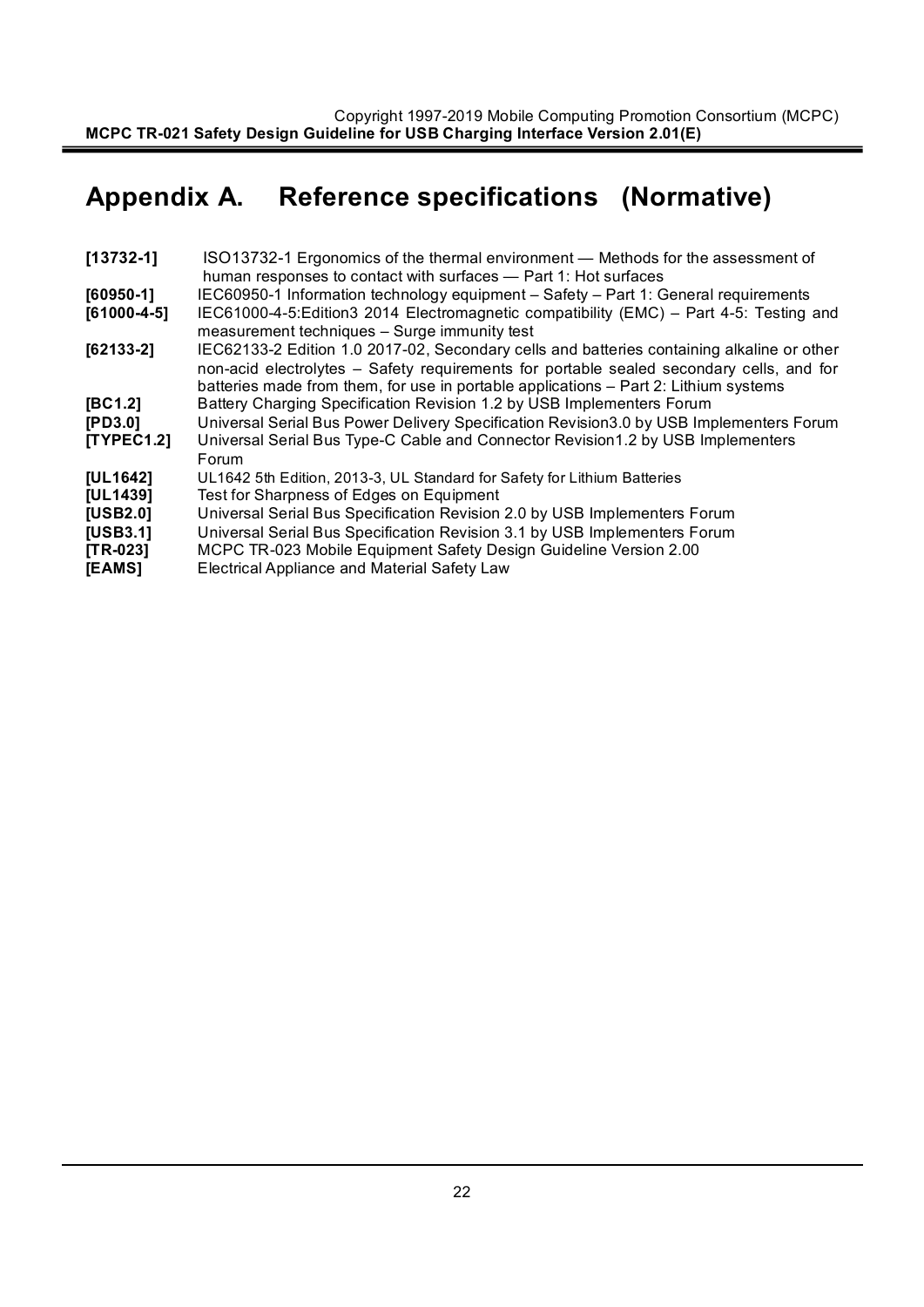### **Appendix B. Half short error and its counter measure examples**

#### **B.1 Examples for measures in charging adapter and cable**

Examples of measures effective to battery charging equipment and battery charging cables are shown below;

Abnormal operations at a half-short-circuited error can be avoided by incorporating one or multiple measures such as this example or equivalent measures.

- As the connector that is linked with equipment to be charged may cause danger of a fire and a skin burn, the charging equipment should implement temperature protecting functionality in order to avoid abnormal heat generation in battery charging equipment or battery charging cables.

- Ensure the electrical circuit(V-I) properties of a charging adapter to avoid an abnormal heat generation upon generating half short at a charging terminal,.

#### **[Examples]**

- Enlarge the termination voltage for a drooping characteristic, or eliminate a drooping characteristic.



#### **Figure B-1 Example of output dropping characteristics**

(Reference) In the Chapter 7.1.4.3 and 10.2.3.2.1, the minimum voltage setting value as a USB Power Delivery and PPS operation is set out and can be expected to operate similarly to the terminal voltage of this dropping characteristics. Even for the battery charging equipment that does not incorporate a USB Power Delivery and PPS functionality, the above voltage can be used to be referred as the terminal voltage value for output dropping characteristics as set forth herein.

 -The cycle of an automatic recovery (auto-restart) after entering a short protection must be long enough to avoid a frequent activation of the protection function, or no automatic recovery is supported.

・When equipment to be charged is not properly connected or foreign materials are detected in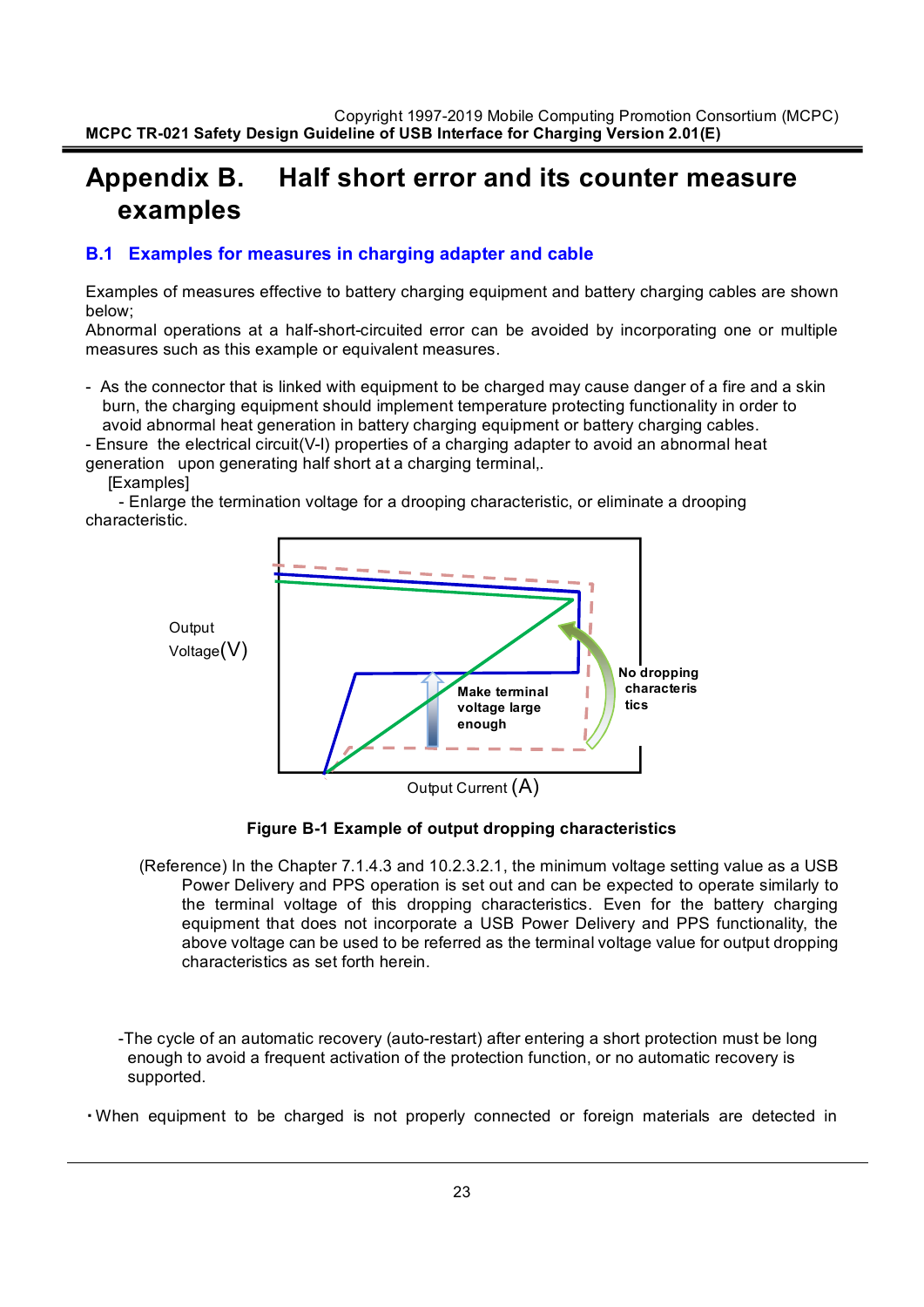connection, charging equipment shall stop its output.

#### **Example**

・If the Rd resistance value to a USB-C CC pin finds that equipment to be charged is not connected or an undefined RD value (or the voltage value of a CC pin) is detected, stop the output.

#### **B.2 Examples for measures in charging equipment**

- Even in case of occurrence of minute resistances in between charging terminals (especially in between a connector power source terminal and a connector shell), smoke and fire can be prevented by implementing the following (1) or (2) of the measures to the chargers as set forth in this Guideline. When USB USB-C connector is implemented, they are optional.

#### [Example (1) of the measures]

A capacitor is mounted between a connector shell and the GND electrode of a substrate, without directly grounding the conductive connector shell in the USB connector (receptacle) of equipment to a GND of a substrate. In addition, it is desirable to set a capacitance value in consideration of the influence over USB data communications.

#### [Example (2) of measures]

The PTC (Positive Temperature Coefficient) thermistor is mounted between a connector shell and a substrate GND electrode without directly grounding the conductive connector shell in the USB connector (receptacle) of equipment to GND in a substrate, When USB USB-C connector is implemented, they are optional.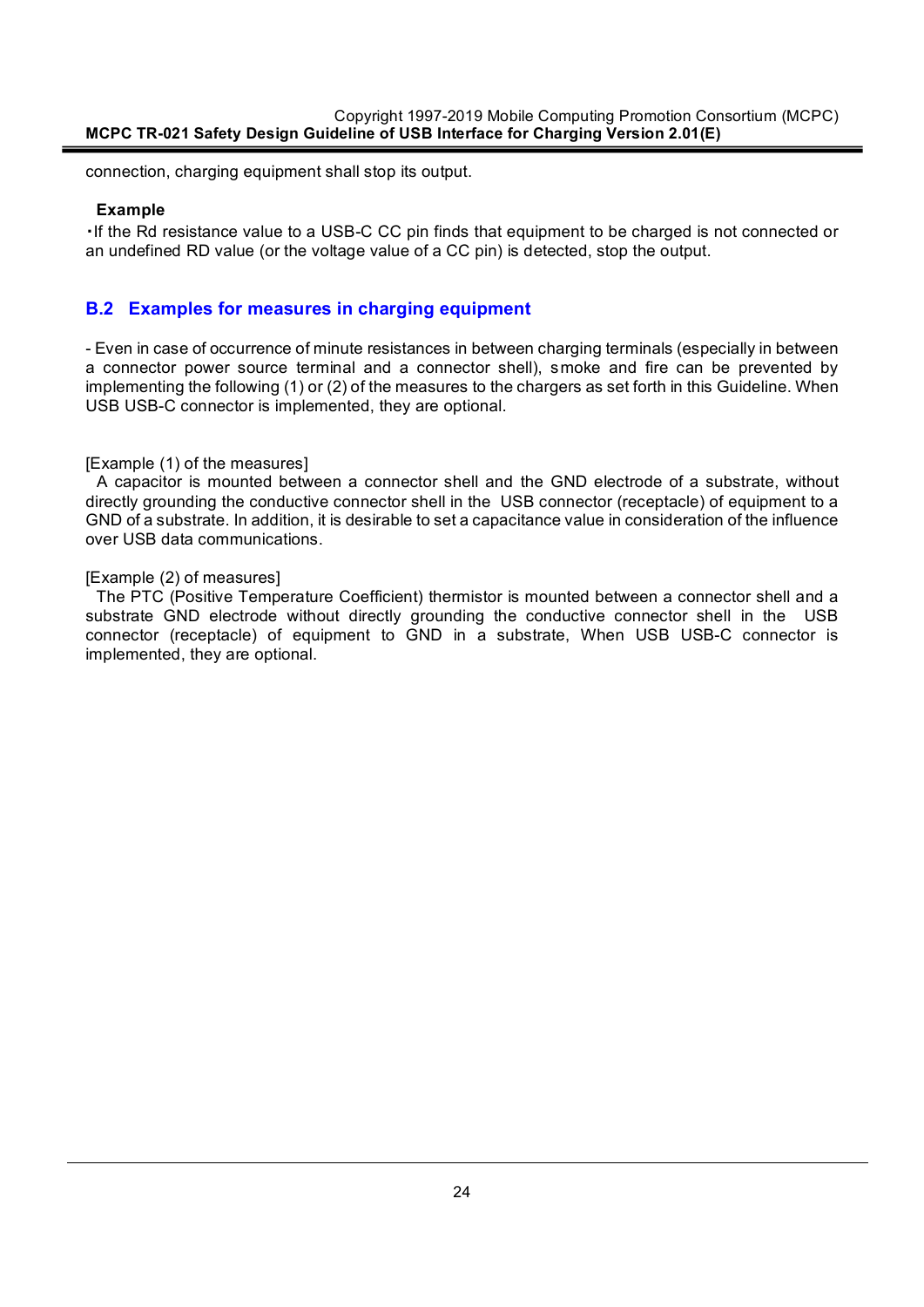### **Appendix C. Example of incorporated functionalities and reference parameters per equipment type**

In this Chapter, the incorporating functionalities and the reference parameters per leading equipment that should be referred to are set forth.

However, the necessity to refer the equivalent parameters does not apply if the equipment does not incorporate the functionalities that are not set forth in this Chapter or does not incorporate the functionalities.

#### $C.1$ **Examples of reference parameters per equipment**

#### **C.1.1 AC adapter**

An AC adapter means the equipment that generates DC battery power to the equipment to be charged, using the power supply from an external AC power.

In case an DC power output supports USBPD and can supply power with voltage exceeding 5V, refer to the parameters in the Chapter **C.2.1** in addition to eh following parameters.

| <b>Equipment</b>  | Common to                      | <b>Power input</b> | <b>Internal</b>  | <b>Power output</b>                                                 |
|-------------------|--------------------------------|--------------------|------------------|---------------------------------------------------------------------|
| category          | equipment                      | part               | inherent circuit | part                                                                |
| <b>AC adapter</b> | $CM1$ , CM3~CM4, CM6   AC1~AC6 |                    |                  | $OD1 \sim OD9$<br>When supporting<br>USBPD, refer to C.2.1,<br>too. |

#### **Table C-1 Reference parameters for AC adapter Accessory socket adapter**

#### **C.1.2 Accessory socket adapter**

An accessory socket battery charging adapter means the device to convert the DC power from an accessory socket in a car as a source to DC battery power for equipment to be charged. In case an DC power output supports USBPD and can supply power with voltage exceeding 5V, refer to the parameters in the Chapter **C.2.1** in addition to eh following parameters.

| <b>Equipment</b>                                   | <b>Common to</b> | Power entry   | <b>Internal</b>  | <b>Power output</b>                                          |
|----------------------------------------------------|------------------|---------------|------------------|--------------------------------------------------------------|
| category                                           | equipment        | part          | inherent circuit | part                                                         |
| Accessory<br>socket battery<br>charging<br>adapter | CM1,CM3,CM6      | $DC3\neg DCA$ |                  | OD1~OD9<br>When supporting<br>USBPD, refer to C.2.1,<br>too. |

**Table C-2 Reference parameters for accessory socket and battery charging adapter**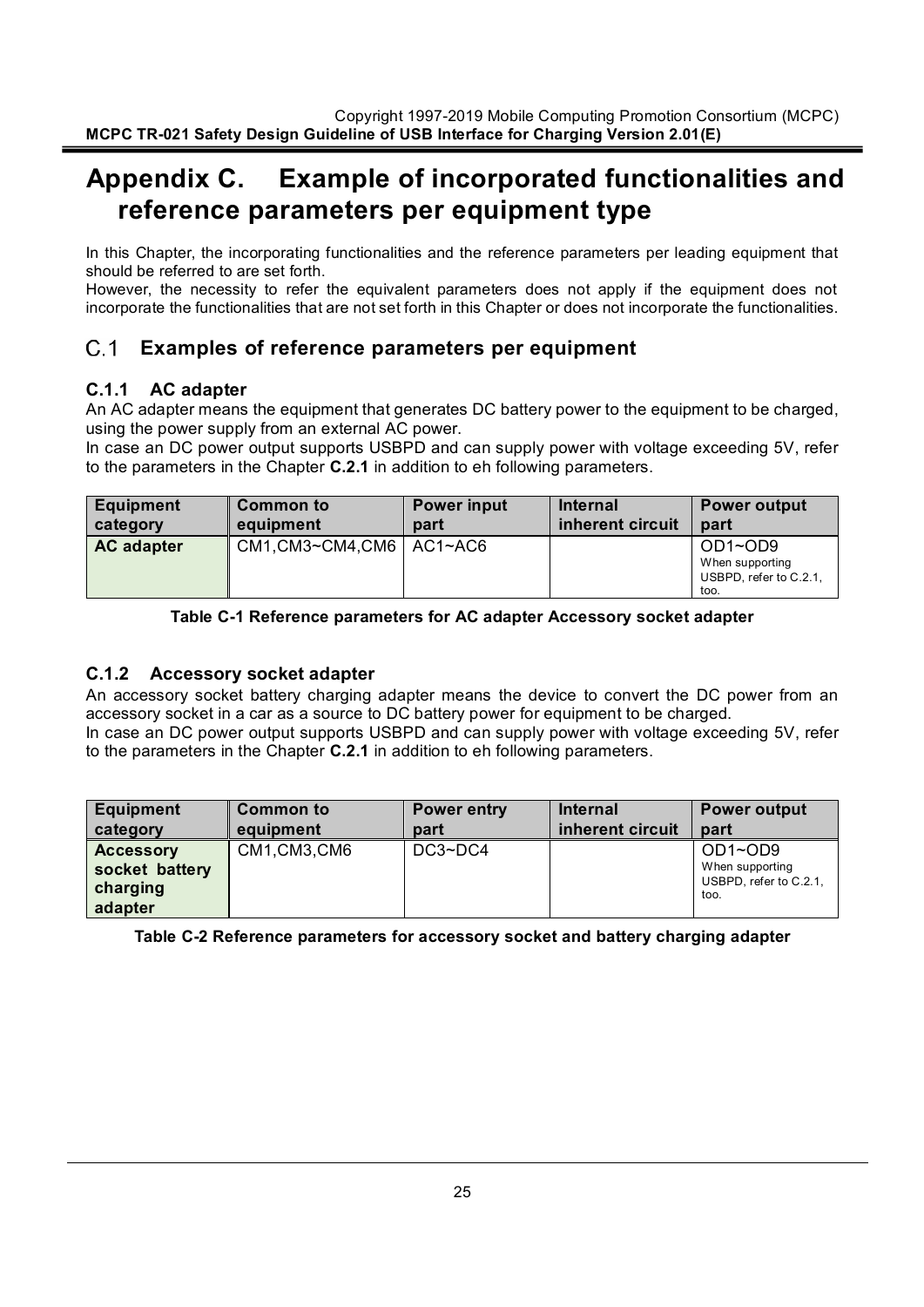#### **C.1.3 Mobile battery (DC input)**

A mobile battery (DC input) means the equipment that has a built-in battery in the equipment and generates DC battery power for equipment to be charged, using the energy of the battery, and charges power via a USB interface from an external DC power.

In case an DC power output supports USBPD and can supply power with voltage exceeding 5V, refer to the parameters in the Chapter **C.2.1** in addition to eh following parameters.

| <b>Equipment</b>                    | Common to                | Power entry   | <b>Internal</b>  | <b>Power output</b>                                          |
|-------------------------------------|--------------------------|---------------|------------------|--------------------------------------------------------------|
| category                            | equipment                | part          | inherent circuit | part                                                         |
| <b>Mobile battery</b><br>(DC entry) | $CM2~CM6$ $(\mathbb{X})$ | $DC1\neg DCA$ | BA1~BA2          | OD1~OD9<br>When supporting<br>USBPD, refer to C.2.1,<br>too. |

**(**※**)** The equipment is assumed to be carried in use after battery charging from an external DC power to an internal battery, refer to CM2 as a temperature increase parameter that is common to equipment. In case of the equipment which is not assumed to carry for use, CM1 instead of CM2 shall be referred to.

#### **Table C-3 Reference parameters for mobile battery (DC input)**

#### **C.1.4 Mobile battery (AC input)**

A mobile battery (AC input) means the equipment that has a built-in battery in the equipment and generate DC battery power for equipment to be charged, using the energy of the battery or the power from an AC power source.

In case an DC power output supports USBPD and can supply power with voltage exceeding 5V, refer to the parameters in the Chapter **C.2.1** in addition to eh following parameters.

| <b>Equipment</b>                    | Common to        | Power entry | Internal         | <b>Equipment</b>                                             |
|-------------------------------------|------------------|-------------|------------------|--------------------------------------------------------------|
| category                            | equipment        | part        | inherent circuit | category                                                     |
| <b>Mobile battery</b><br>(AC entry) | $CM2~CM6$ $(\%)$ | $AC1 - AC6$ | BA1~BA2          | OD1~OD9<br>When supporting<br>USBPD, refer to C.2.1,<br>too. |

**(**※**)** The equipment is assumed to be carried for use after battery charging from AC power to an internal battery, refer to CM2 as a temperature increase parameter that is common to equipment.

In case of the equipment which is not assumed to carry for use, CM1 instead of CM2 shall be referred to.

#### **Table C-4 Reference parameters for mobile battery (AC input)**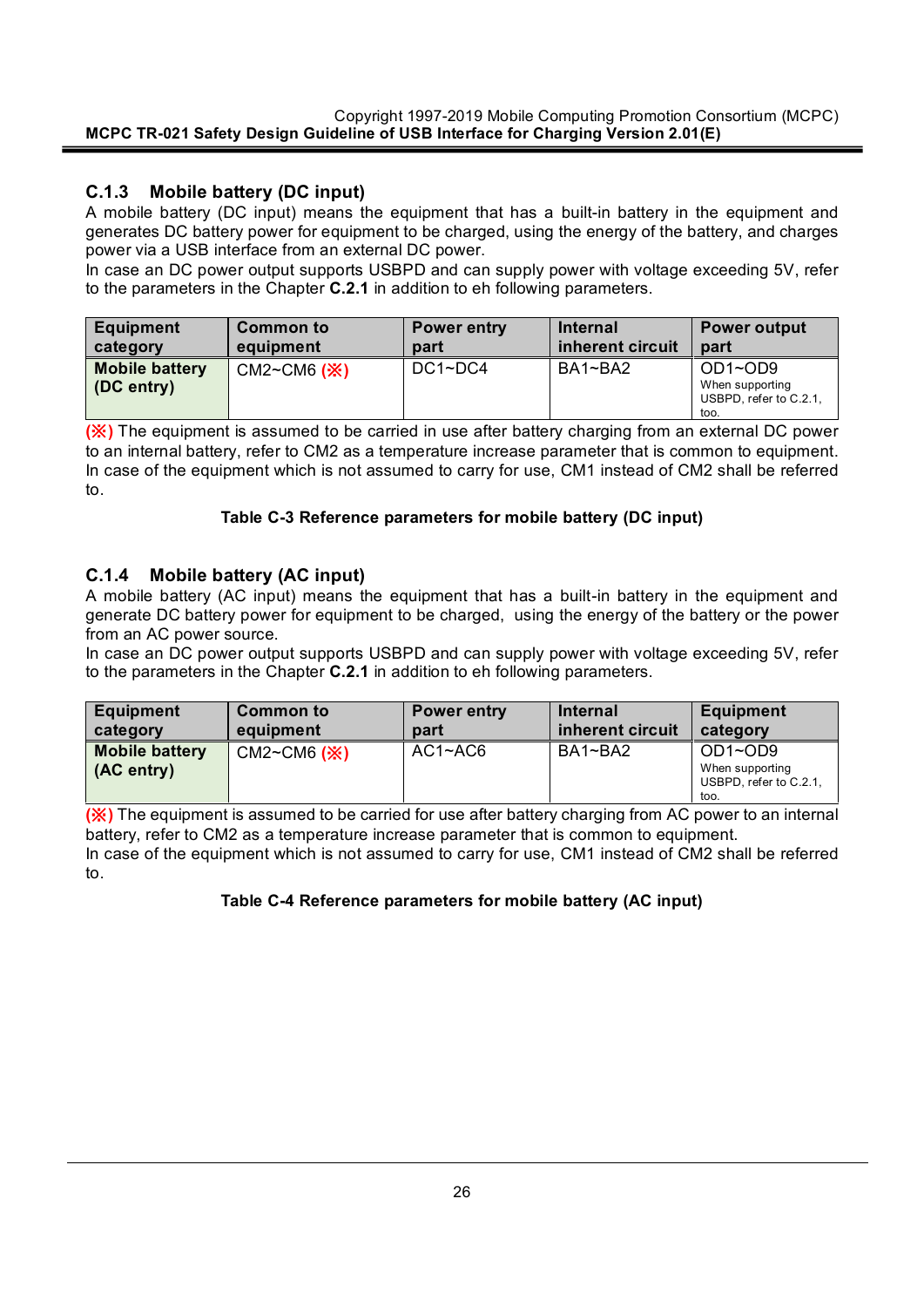#### **C.1.5 In-car battery charging port**

The in-car battery charging port means the port that is equipped in a device for a car dashboard or in a DC output connector of a car body such as a dashboard.

The major difference from the Chapter **C.1.2** is that the said device is mounted to a dashboard or a rack or in a position where is not accessible by a user and is not assumed to be detached by a user in use. In case an DC power output supports USBPD and can supply power with voltage exceeding 5V, refer to the parameters in the Chapter **C.2.1** in addition to eh following parameters.

| Equipment                                                     | Common to | Power entry   | <b>Internal</b>  | <b>Power output</b>                                                 |
|---------------------------------------------------------------|-----------|---------------|------------------|---------------------------------------------------------------------|
| category                                                      | equipment | part          | inherent circuit | part                                                                |
| In-car battery<br>charging port<br>(Built-in to<br>dashboard) | CM1 (※)   | $DC3\neg DCA$ |                  | $OD1 \sim OD9$<br>When supporting<br>USBPD, refer to C.2.1,<br>too. |

**(**※**)** In case the applicable devices are mounted to a dashboard or a rack, a flame retardant grade that substantially exceeds the grade for the materials of the dashboard and rack is not required.

The parameters for heat retention is not required for these device categories as this case does not fall under the actual use environment.

#### **Table C-5 Reference parameters for in-car battery charging port**

#### **C.1.6 Mobile smart equipment**

A mobile smart device is a generic term for a device that has a built-in battery in the device and can supply power to the electric circuits or to the battery in the device via a USB interface from an external DC power and of which the battery charging is not its main functionality.

There is a case in which DC power is supplied to equipment to be changed using the energy of a battery as a source.

| <b>Equipment</b><br>category     | Common<br>to<br>equipment | <b>Power input part</b> | <b>Internal</b><br>inherent circuit | output<br><b>Power</b><br>part                                                       |
|----------------------------------|---------------------------|-------------------------|-------------------------------------|--------------------------------------------------------------------------------------|
| <b>Mobile smart</b><br>equipment | CM2~CM6                   | $DC1\neg DCA$           | BA1~BA2                             | $OD1 \sim OD9$ ( $\chi$ )<br>When<br>supporting<br>USBPD, refer to $C.2.1$ ,<br>too. |

**(**※**)** In case that power supply to an external equipment to be charged is possible.

#### **Table C-6 Reference parameters for Mobile smart equipment**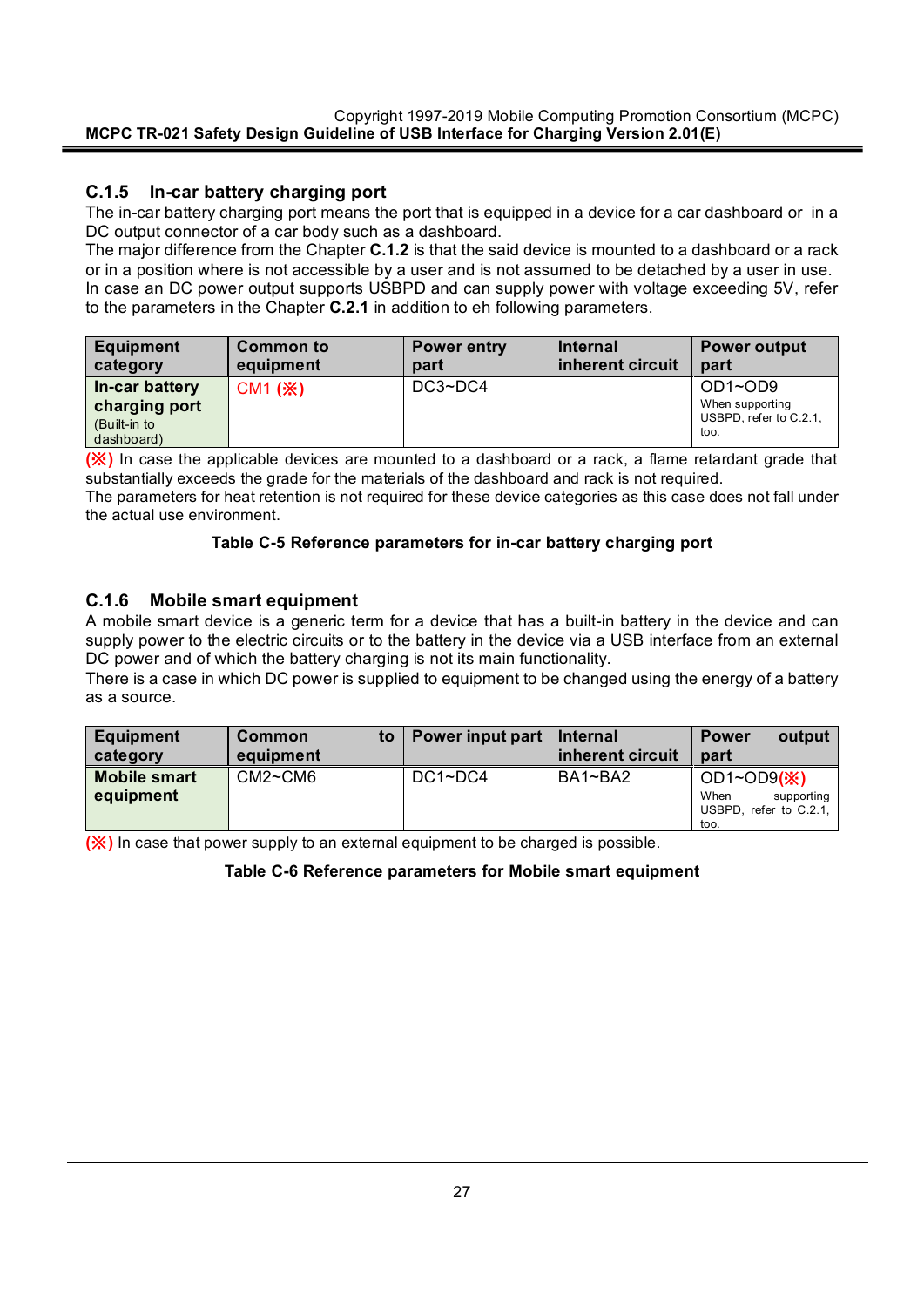#### **Example of parameters for high-voltage DC output**

#### **C.2.1 DC output exceeding 5V to support USBPD**

In case an output power to equipment to be charged in each of the device categories supplies a voltage that exceeds 5V in referring to the USBPD specifications, the following parameters shall be additionally referred.

| <b>Equipment</b><br>category | Common to<br>equipment | Power entry<br>part | <b>Internal</b><br>inherent circuit | <b>Power output</b><br>part      |
|------------------------------|------------------------|---------------------|-------------------------------------|----------------------------------|
| <b>USBPD power</b>           |                        |                     |                                     | OH <sub>1</sub> ~OH <sub>7</sub> |
| output port                  |                        |                     |                                     |                                  |
| incorporated                 |                        |                     |                                     |                                  |

**Table C-7 Reference parameters when supplying more than 5V output to support USBPD**

#### **Example of reference parameters per cable and conversion adapter**

#### **C.3.1 Battery charging cable without USB -C connector**

It means the cable with a Type-A plug connector and a micro B plug connector at the both ends of a battery charging cable.

| <b>Equipment</b><br>category                       | Type-A<br>and<br>в<br><b>Micro</b><br>connector | USB-C<br>connector | Internal inherent<br>circuit | Cable           |
|----------------------------------------------------|-------------------------------------------------|--------------------|------------------------------|-----------------|
| <b>Battery charging</b>   CA1, (CA2), CA5<br>cable |                                                 |                    |                              | CA <sub>5</sub> |

**Table C-8 Reference parameters of a cable without USB-C connector**

#### **C.3.2 Battery charging cable with USB -C connector**

It means the cable with a USB-C plug connector at the both ends of a battery charging cable or with a Type-A plug and USB-C plug connector.

| Equipment<br>category             | Type-A<br><b>Micro</b><br>connector | and<br>B | USB-C<br>connector | Internal inherent<br>circuit | <b>Cable</b>    |
|-----------------------------------|-------------------------------------|----------|--------------------|------------------------------|-----------------|
| <b>Battery charging</b><br>cvable | (CA2)                               |          | CA1.CA3~CA5        |                              | CA <sub>5</sub> |

#### **Table C-9 Reference parameters of a cable with USB-C connector**

#### **C.3.3 Micro B USB-C conversion adapter**

It means a cable with a micro B receptacle connector and a USB-C plug connector at both ends, or a dongle integrated with the both connectors.